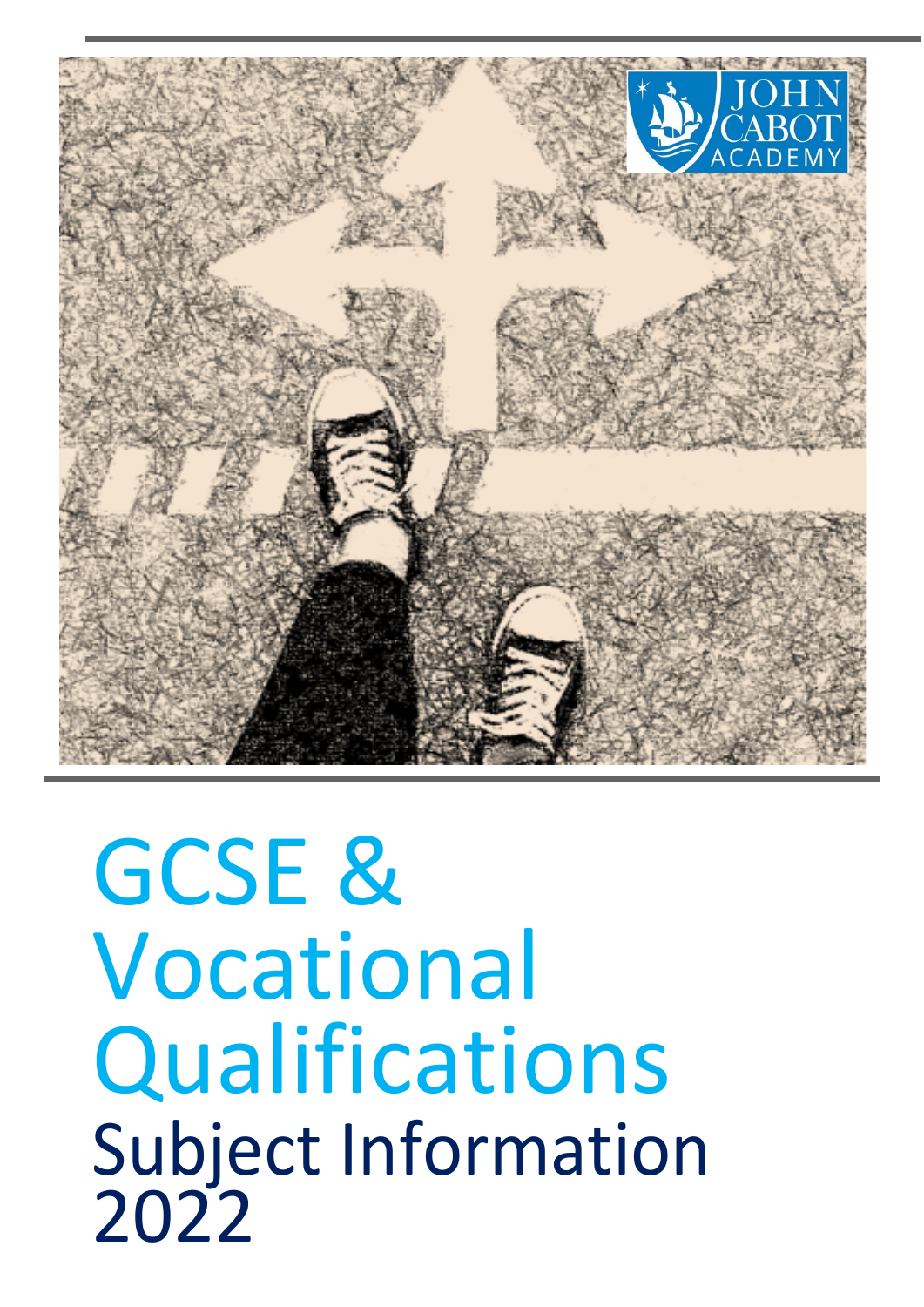# **Introduction to Options 2022**

Dear Parents, Carers and students of John Cabot Academy,

Welcome to the 2022-23 Options process for Year 9. This is always an exciting and important time for students as they make decisions about the courses they wish to study for the next two years, and often beyond. At John Cabot Academy, we actively seek to provide the breadth and choice that students desire, within a framework of educational balance to enable our students to achieve the best possible range of qualifications in meeting their future aspirations. All students are able to follow the route that is best for them, and all will be given appropriate career advice to help them make the right choice.

Across Year 10 and 11, all students will follow a core curriculum which consists of English Language, English Literature, Maths, Combined Science (2 GCSEs but all three sciences studied), Physical Education (Core PE) and Personal Education (PSHE).

In addition, students can select up to four additional subjects to study at KS4, as outlined in this booklet. it is expected that many students will pick a Language and a Humanities in their choices to maintain a broad and balanced curriculum, however, the only stipulation is that they must choose *at least one* of the following:

- GCSE Spanish
- **GCSE History**
- GCSE Geography
- **GCSE Computer Science**

In addition, as an alternative to Combined Science, students who are keen to pursue the study of science in more depth can choose to study Separate Sciences – which would be one of their four option choices. If your child is in doubt about whether this would be the right route for them, they can speak with their science teacher.

Advice and guidance is an important part of the process and during the final week of Term 3 and the first three weeks of Term 4 all Year 9 students have received a range of support which will include individual or small group support in deciding the most appropriate courses to study further.

Throughout Year 9, they will also all have the opportunity to meet with our careers' advisor to discuss their future aspirations and to start to consider what their next steps might be.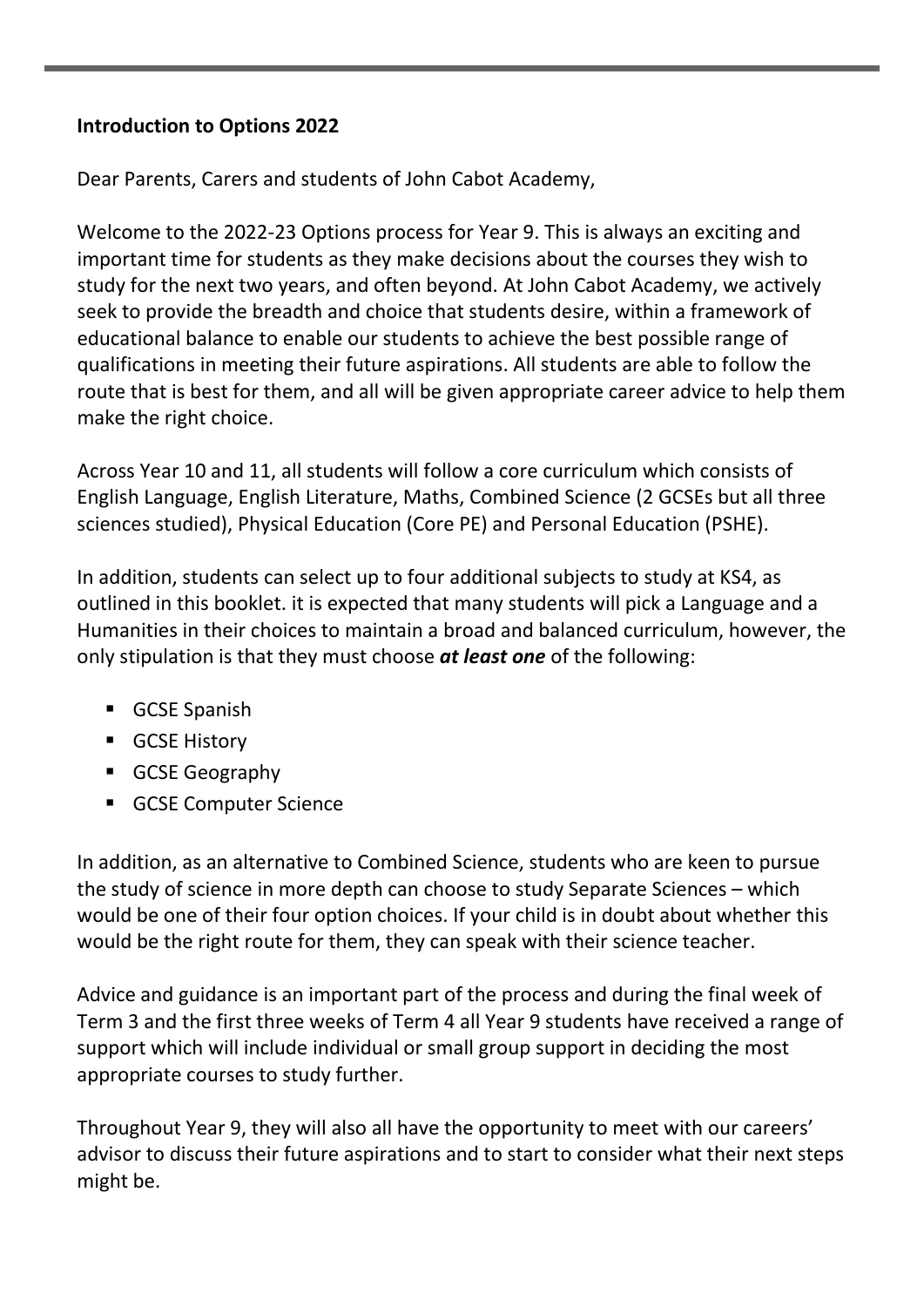On Wednesday 16 February the Options presentation will also provide a useful overview of the process and will give you a chance to ask questions via the Live Event on Teams. You will also be able to obtain further details about option subjects as part of the Year 9 Parents and Carers' Evening.

We anticipate being able to meet the needs of the vast majority of our students' requirements – either their first or second choices, however we do reserve the right to make the final decision on choice, depending on timetable and staffing constraints or should low numbers preclude us running a particular course. We will keep you fully informed of any changes as we move through this important process.

Finally, please remember that it is the quality of outcomes and enjoyment of the subject that really matters. The aim of education remains to provide the necessary skills and knowledge that young people need for the future, whilst encouraging them to be lifelong learners.

If you have any questions or concerns about the options process, please do not hesitate to contact [JCAInfo@clf.uk](mailto:JCAInfo@clf.uk) with the subject line as **Year 9 Options.**

**Many thanks**

**Annie Massey**

**Assistant Principal for Raising Attainment**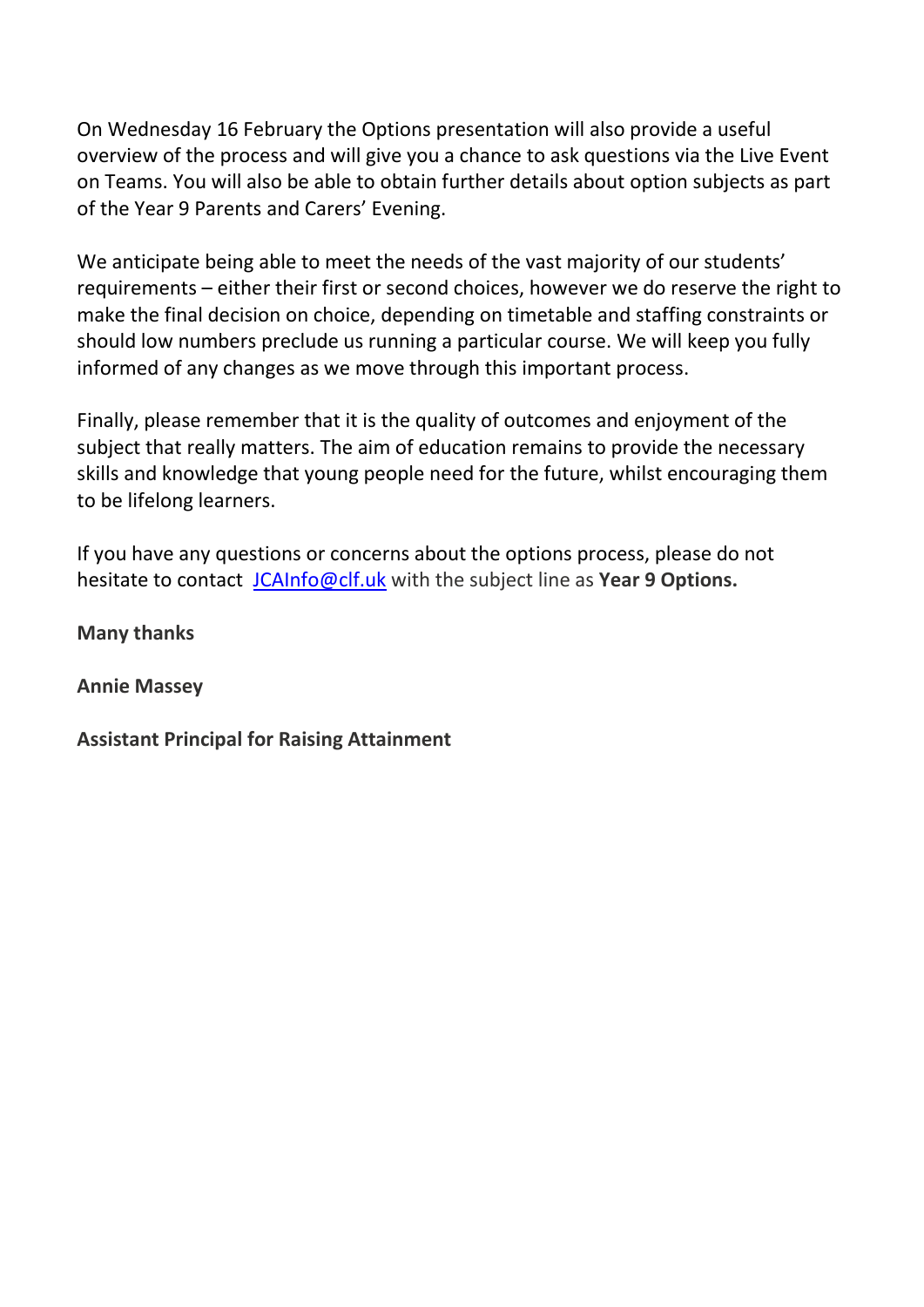# **How to Choose your Option Subjects**

All students will select a total of **four first choice option choices** to study – one from each Block – A – D **and one second choice** from each Block – A – D. Please also remember that every student *must study at least one of the following subjects:*

- *Spanish*
- *History*
- *Geography*
- *Computer Science*

| <b>Block A</b>                    | <b>Block B</b>   | <b>Block C</b>        | <b>Block D</b>       |
|-----------------------------------|------------------|-----------------------|----------------------|
| Spanish                           | Geography        | History               | History              |
| Photography                       | Separate Science | Geography             | H&SC                 |
| Art                               | Photography      | <b>RP</b>             | Music                |
| iMedia                            | <b>Business</b>  | <b>Business</b>       | <b>Sport Science</b> |
| Separate Science                  | Drama            | Design and Technology | Geography            |
| Design and Technology             | History          | <b>Textiles</b>       | Computer Science     |
| <b>Hospitality &amp; Catering</b> |                  | <b>Statistics</b>     |                      |

The option form will be completed online and a link for this will sent home via email and text message on **Friday 4th March**.

This will give students the opportunity to attend any taster sessions, for you to have quality conversations with teachers at the Parent and Carer Evening and then together you can discuss the choices over the half-term break.

The deadline for option choices is **Friday 18th March 2022** which allows two weeks to complete the online form.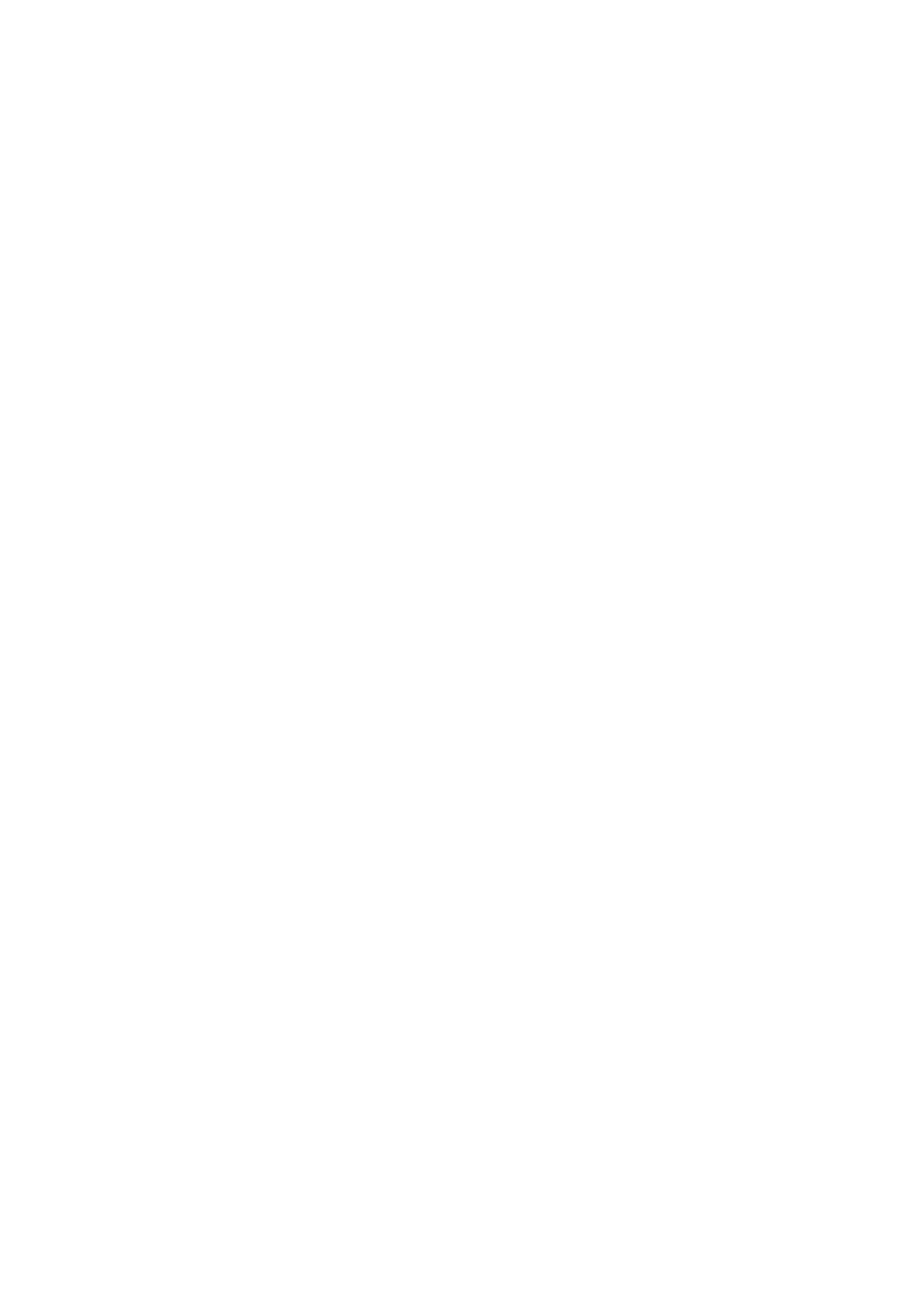# **Option Subjects**

Information on the following optional subjects can be found in alphabetical order. All courses are GCSE or GCSE equivalent vocational qualifications.

Art, Craft and Design Business, Enterprise and Marketing Computer Science Creative iMedia Design Technology Drama Geography Health and Social Care **History** Hospitality and Catering Music Photography Religion and Philosophy Separate Science: Biology, Physics,Chemistry Spanish Sport Studies **Statistics Textiles**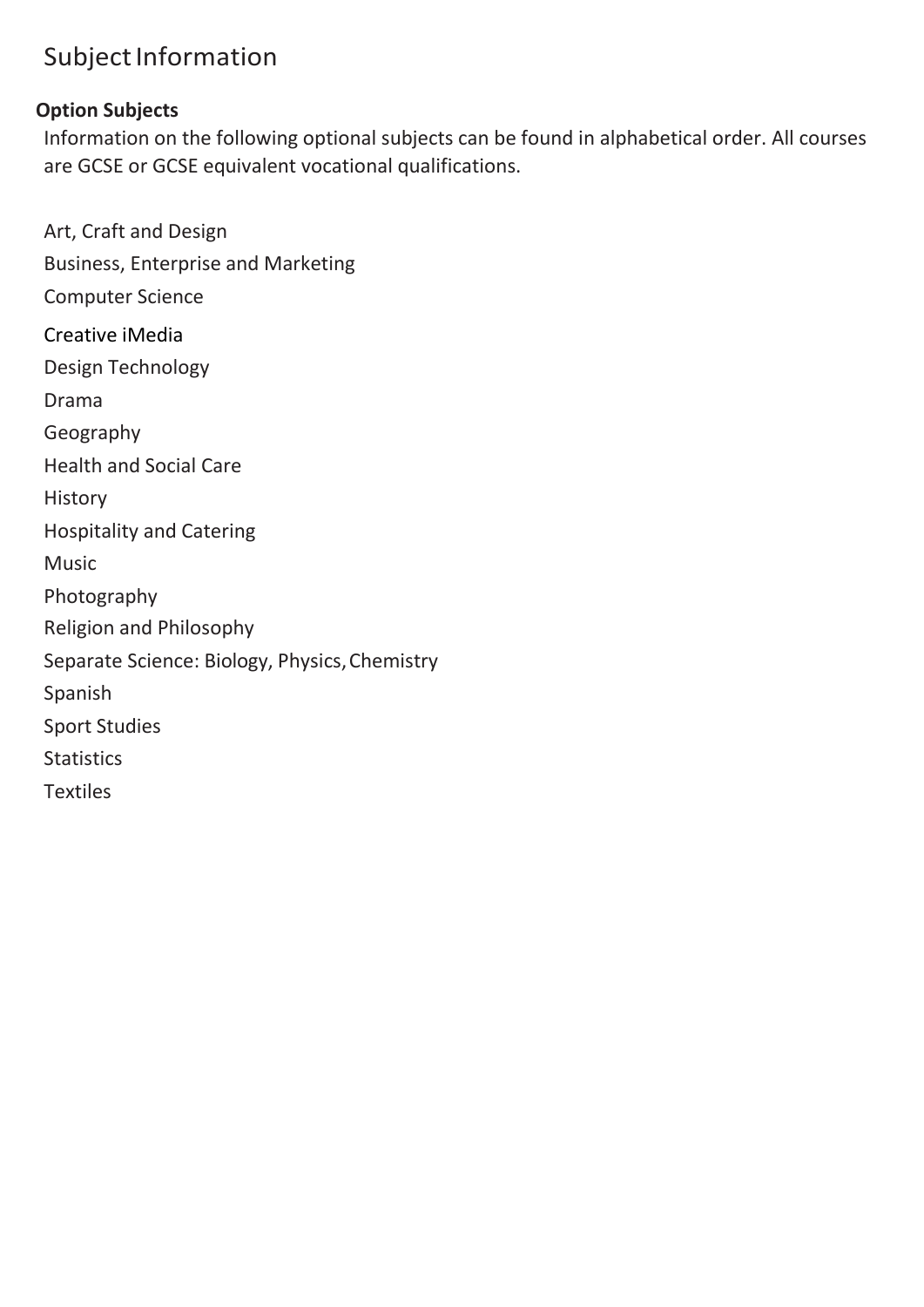**Qualification Title** GCSE Art, Craft and Design

**Awarding Body and Website**  AQA <http://www.aqa.org.uk/>

**Main Teacher Contact** Mrs. Campbell

#### **Course Content**

The course develops the ability to visualise your ideas and organise your own working schedule. You will also become used to working with a wide range of materials and techniques. You will learn where to look for original ideas and how to become more independently creative. Art and Design develops your own potential in the creative field. You will be taught how to present your ideas and research and how to prepare a portfolio. Most of all, you will learn to think for yourself and to be an individual. An ability to draw is essential and a wider interest in art and design and culture is encouraged. Students may also have an interest in printmaking, painting, photography, digital art and other mediums of self-expression.

#### **Typical skills/aptitude/interests a student should have to do this qualification**

Students must have an interest in the development of skills through the use of appropriate media, processes, techniques and technologies. They must also be interested in how sources inspire the development of ideas. For example, drawing on the work and approaches of artists, craftspeople or designers from contemporary and/or historical contexts, contemporary situations or issues. The students must develop ideas and intentions by communicated through visual and tactile language, using formal elements, including, colour, line, form, shape, tone or texture.

#### **Assessment**

Art and Design is a coursework-based subject, students will submit a portfolio of coursework and an externally set assignment portfolio at the end of the course. This makes up 60% of your final grade. You will take a controlled test at the end of the course. This means you select a single theme from 7 set by the examining board and research, investigate, plan, organise and then make a piece of work of your own design under examination conditions. This controlled test counts as 40% of the total marks.

# **Progression at Post 16**

A Level Art and Design.

# **Possible Careers/Progression Routes after Post 16**

Foundation Diploma (1 Year), Degree Courses.

Many students progress from GCSE and A Levels in Art and Design into further and higher education courses in the Creative Arts.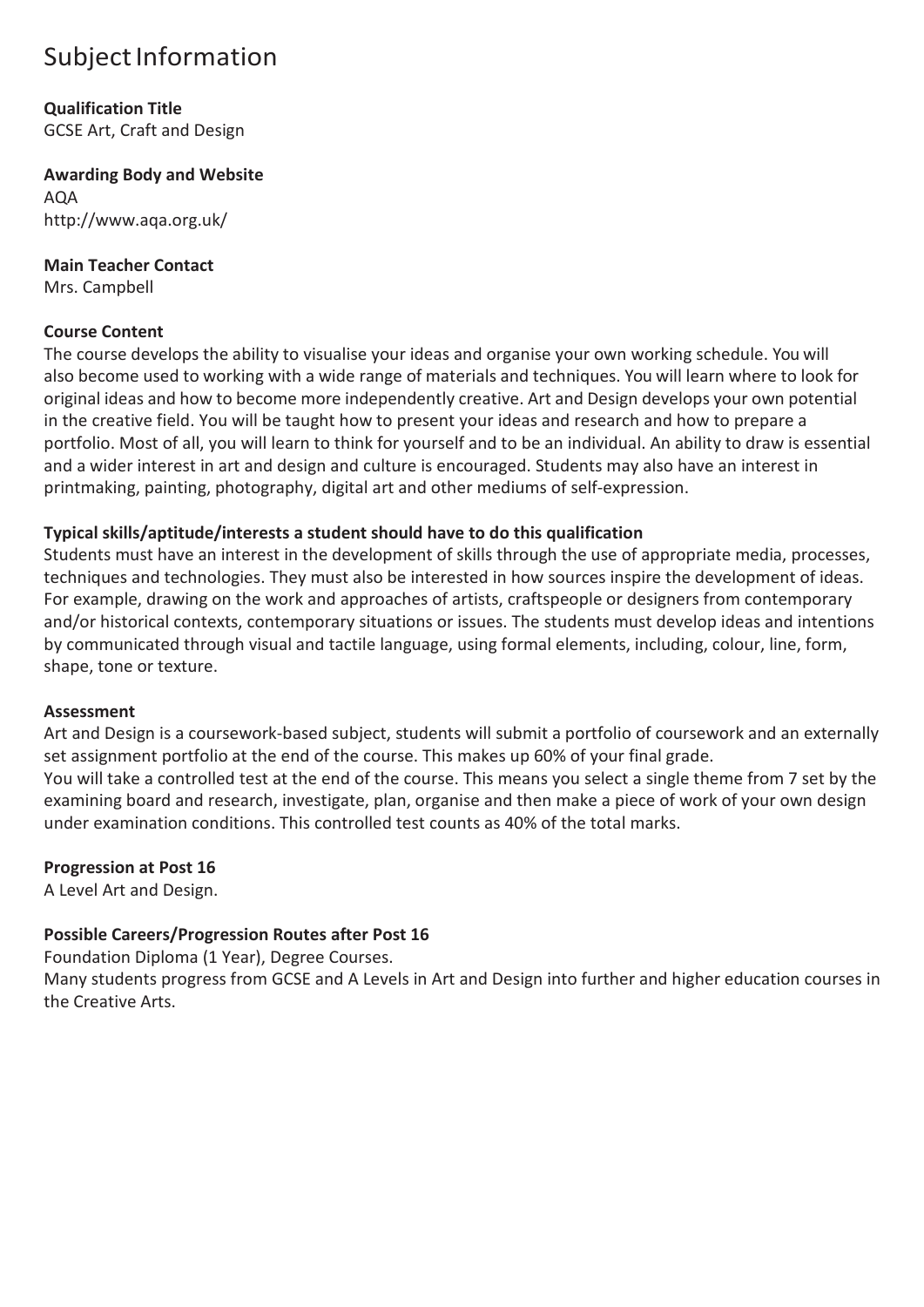#### **Qualification Title**

OCR Nationals in Business, Enterprise and Marketing

**Awarding Body OCR** 

**Main Teacher Contact** Mrs. Allen

#### **Course Content**

There are three mandatory units:

#### **Unit R064: Enterprise and marketing concepts**

Students explore the techniques businesses use to understand their market and develop products, investigate what makes a product viable and understand how businesses attract and retain customers.

#### **Unit R065: Design a business proposal**

Students are presented with a business challenge from which they create a researched and costed business proposal. They will carry out market research, present data, use idea generation tools, seek and act on feedback, and cost their proposals. In their work on this unit, they will develop their self-assessment, collaborative working, creativity, numeracy, research and evaluative skills.

#### **Unit R066: Market and pitch a business proposal**

Students prepare for and pitch the business proposal that they developed in the previous unit. They develop a brand identity and investigate how best to promote their product and then plan, practise and finally deliver their pitch. Afterwards they review both their performance and their business proposal. This will help develop their analysis and self-evaluative skills as well as those relating to self-presentation.

#### **Typical skills/aptitude/interests a student should have to do this qualification**

Business Studies students have an interest in the business world, product innovations, business entrepreneurs and perhaps have a desire to run their own business one day! Business Studies requires good knowledge of the wider world and current affairs. It requires students to be able to research independently, work well in groups and present work through a variety of means such as presentations and reports.

#### **Assessment**

The students will complete two units of coursework which covers 50% of the qualification and one exam which covers the other 50%. The first unit of coursework is Unit 065 'Design a Business Proposal' and once this is complete the students will start the second unit of coursework which is Unit 066 'Market and Pitch a Business Proposal'. The exam unit is 064 'Enterprise and Marketing Concepts' which will be sat in Year 11.

All results are awarded on the following scale: Level 2: Distinction\* (\*2), Distinction (D2), Merit (M2), Pass (P2) Level 1: Distinction (D1), Merit (M1), Pass (P1) and Unclassified

#### **Progression at Post 16**

Business Studies students have the opportunity to choose many routes of progression at Post 16. We offer A Level Business Studies, BTEC Nationals in Business, Financial Studies (Cefs) and Business Transition (Cambridge Technical).

#### **Possible Careers/Progression Routes after Post 16**

Many students go on to study BSc/BA Hons degrees in business related subjects. Accountants, Marketing or Recruitment Specialists; Financial Advisors; Project Managers or Business Management positions in a variety of areas and industries.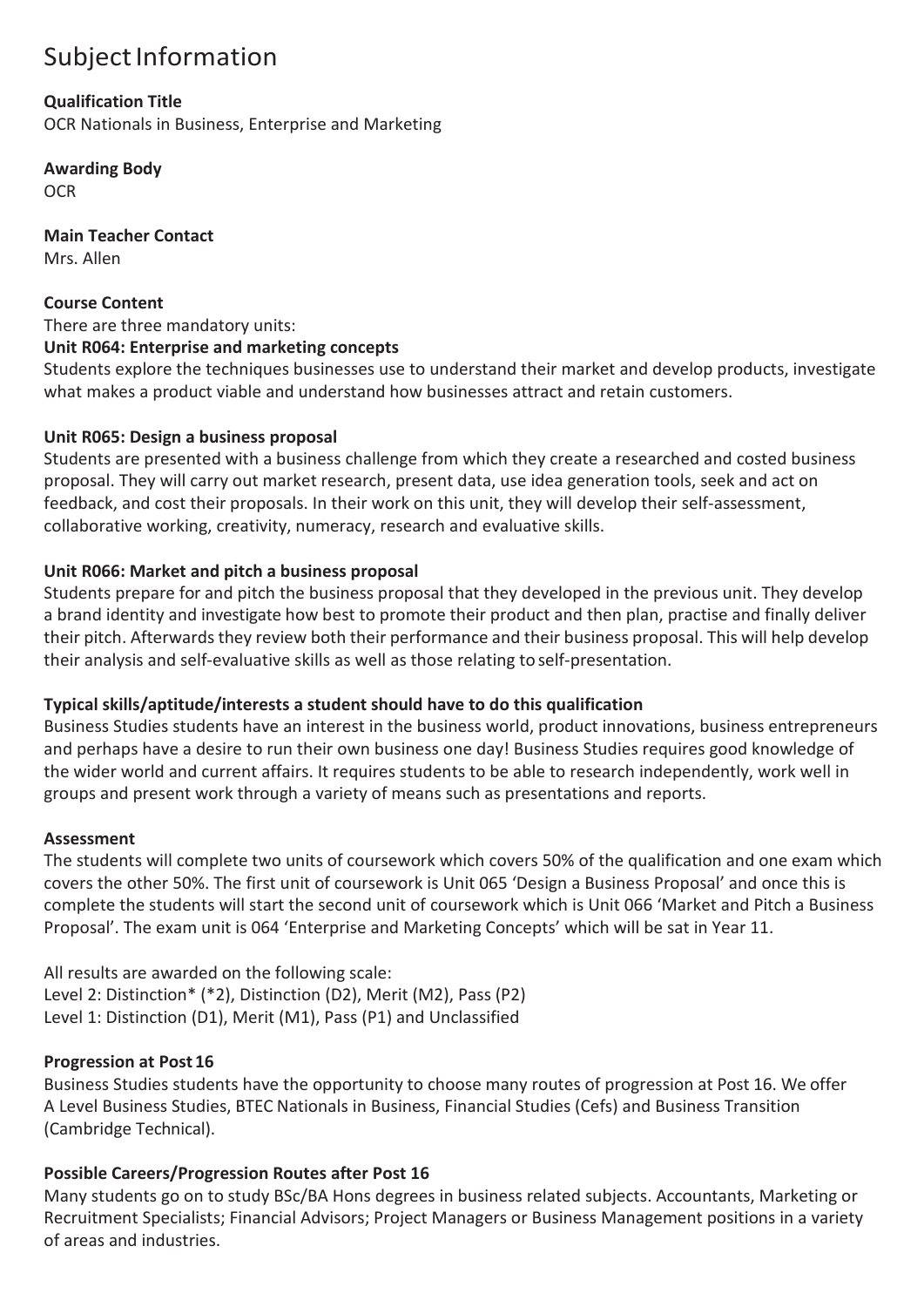**Qualification Title**

GCSE Computer Science

#### **Awarding Body and Website**

**OCR** <https://www.ocr.org.uk/qualifications/gcse/computer-science-j277-from-2020/>

#### **Main Teacher Contact**

Mr. Foster

### **Course Content**

Over the course you will cover the following:

• **Computational thinking:** this is the process of thinking through a complex problem, taking the time to understand what the problem is and then develop potential solutions for evaluation. These are then presented in a way that a computer, a human, or both, can understand.

• **Theoretical content:** here you will understand the fundamentals of data representation and computer networks. You will earn about the computer systems that you will create and use and also delve into the world cyber security and ethical legal and environmental impacts of digital technology.

• **Aspects of software development:** understand how to implement and test a design to make sure it works effectively. Learn how to complete an overall evaluation to help refine the endproduct.

#### **Typical skills/aptitude/interests a student should have to do this qualification**

Computer Science evolved from Mathematics, as such, a student who has strengths in mathematical and logical thinking will typically do well in this subject. In addition, the journey to become a programmer is long and arduous, being able to stay determined and appreciate that overcoming frustrations is absolutely crucial to achieve the end goal of learning to program.

#### **Assessment**

You will have two written exams which are 1 hour 30 minutes each. Together they contribute 100% of your overall grade. Your programming project assesses your ability to use the knowledge and skills gained through the course to solve a practical programming problem. You will follow a systematic approach to problem-solving and will be assessed over 20 hours of work. The programming project does not count towards your final grade.

#### **Progression at Post 16**

A Level Computer Science.

# **Possible Careers/Progression Routes after Post 16**

There is a huge lack of suitably trained individuals in the digital economy. Application Analyst, Business Analyst, Data Analyst, Database Administrator, Games Developer, Information Systems Manager, IT Consultant, Multimedia Programmer, SEO Specialist, Software Engineer, Systems Analyst, UX Analyst, Web Designer, Web Developer.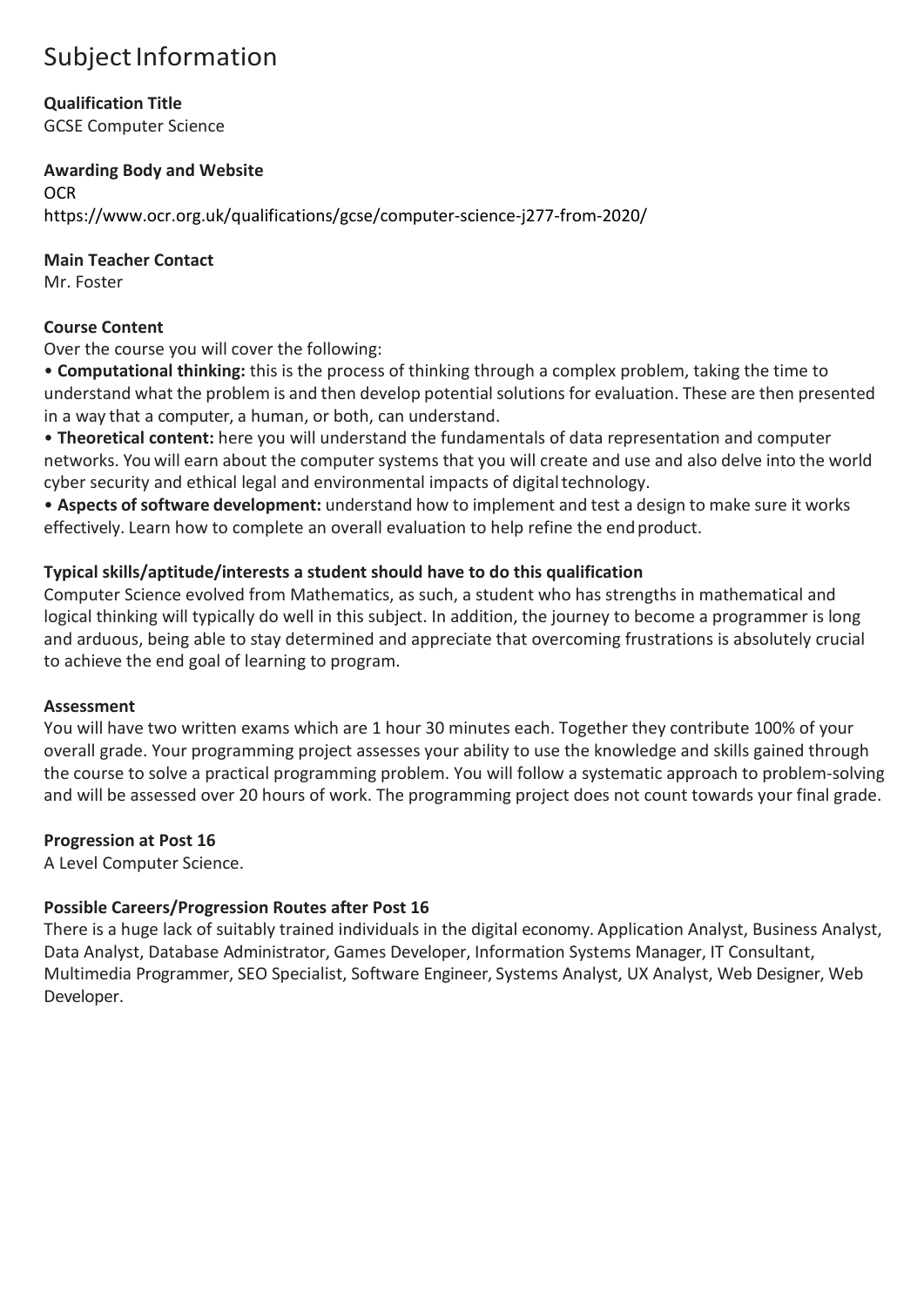### **Qualification Title**

OCR Level 1/2 Cambridge National Certificate in Creative iMedia

#### **Awarding Body and Website**

**OCR** 

[https://www.ocr.org.uk/qualifications/cambridge-nationals/creative-imedia-level-1-2-award-certificate-j807](https://www.ocr.org.uk/qualifications/cambridge-nationals/creative-imedia-level-1-2-award-certificate-j807-%20j817) [j817](https://www.ocr.org.uk/qualifications/cambridge-nationals/creative-imedia-level-1-2-award-certificate-j807-%20j817)

#### **Main Teacher Contact**

Mr. Bryce

#### **Course Content**

Creative iMedia lets students gain knowledge in a number of key areas in the media field, from pre-production skills to digital animation, and offers a hands-on approach to learning. The options available offer the chance for your son or daughter to explore areas of creative media that interest them. The Cambridge National in Creative iMedia will also provide opportunities to develop useful transferable skills such as research, planning, and review, working with others and communicating creative concepts effectively.

#### **Typical skills/aptitude/interests a student should have to do this qualification**

Students will be developing multimedia products over a period of time, so students need to be able to be organised and be able to sustain their determination to deliver products that have been fully researched, designed, developed and tested. An interest in multimedia, video, animation, sound, web design and more.

#### **Assessment**

Most of the qualification is tested by coursework that's set and marked by your teacher. This will be done throughout the two-year course. So, if you like project work, enjoy research and doing practical things you may find a Cambridge National a better option than a GCSE. One of the units that students must take – on preproduction skills – involves a written exam that lasts one hour and 15 minutes and is set and marked by OCR.

#### **Progression at Post 16**

Cambridge National in Creative iMedia is effective preparation for a range of qualifications including Cambridge Technical in IT Level 3 or Digital Media Level 3 (these are OCR vocational qualifications that offer an alternative to A levels for students aged 16+).

#### **Possible Careers/Progression Routes after Post 16**

There is a huge lack of suitably trained individuals in the digital economy. Application Analyst, Business Analyst, Data Analyst, Database Administrator, Games Developer, Information Systems Manager, IT Consultant, Multimedia Programmer, SEO Specialist, Software Engineer, Systems Analyst, UX Analyst, Web Designer, Web Developer.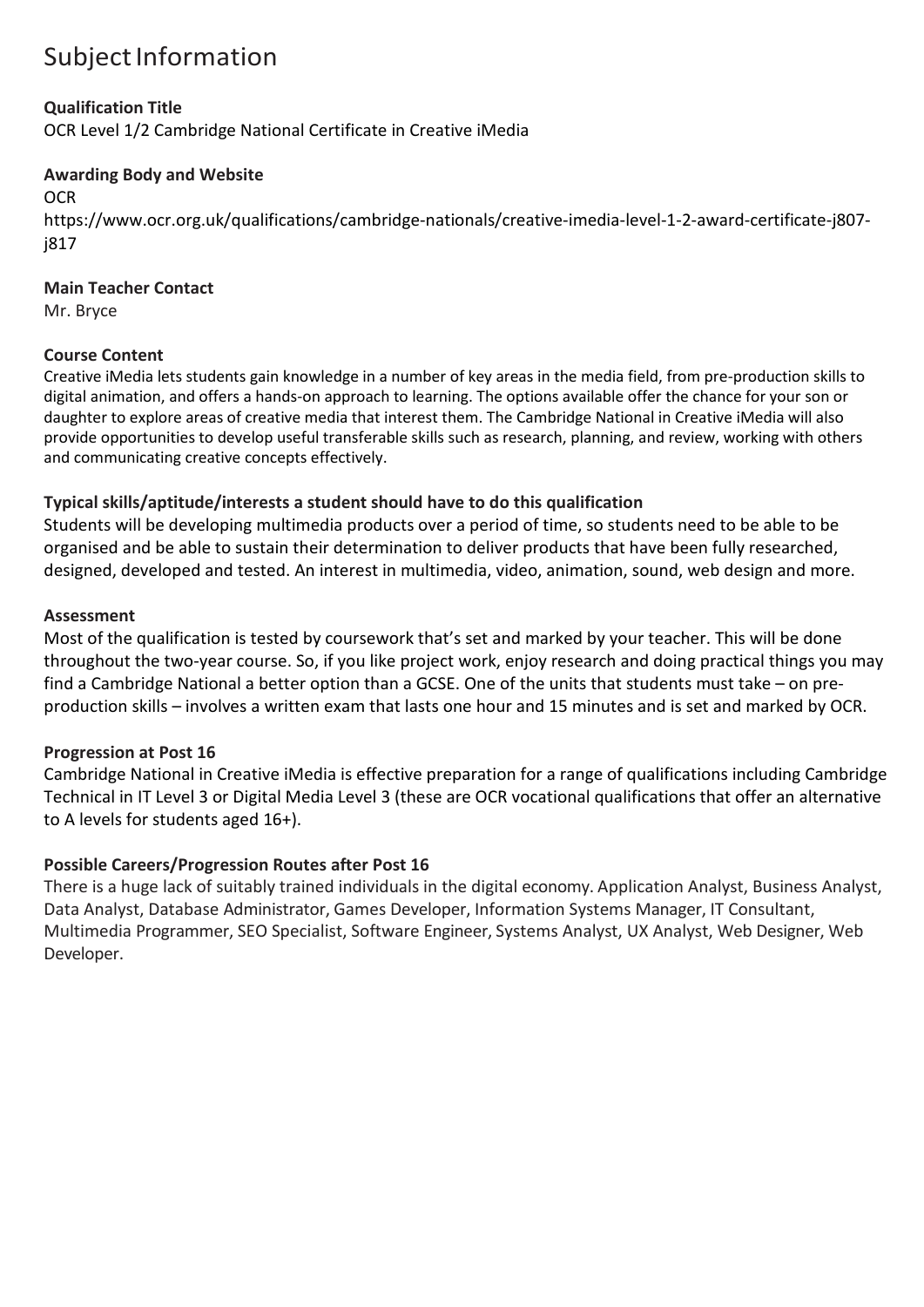# **Qualification Title**

GCSE Design and Technology

#### **Awarding Body and Website**

EDUCAS htt[ps://www.eduqas.co.uk/qualifications/design-and-technology/gcse/](http://www.eduqas.co.uk/qualifications/design-and-technology/gcse/)

#### **Main Teacher Contact**

Mr. Oxley

#### **Course Content**

The new Design and Technology GCSE is designed for students to participate successfully in an increasingly technological world. The students will study technical, designing and making principles, including a broad range of design processes, materials, techniques and equipment, ranging from 3D printing, laser cutting technology and CAD packages.

The content below is taught in a series of mini projects that allow the students to understand the content through a practical aspect.

#### **1 Technical principles Core knowledge and understanding**

- design & technology and our world
- smart materials
- electronic systems and programmable components
- mechanical components and devices
- materials

# **2. Specialist technical principles**

a. electronic systems, programmable components and mechanical devices

- b. papers and boards
- c. natural and manufactured timber
- d. ferrous and non-ferrous metals
- e. thermoforming and thermosetting polymers
- f. fibres and textiles

#### **3. Designing and making principles Core knowledge and understanding**

- understanding design and technology practice
- understanding user needs
- writing a design brief and specifications
- investigating challenges
- developing ideas
- investigating the work of others
- using design strategies
- communicating ideas
- developing a prototype
- making decisions

#### **Typical skills/aptitude/interests a student should have to do this qualification**

Students must have a real interest in creativity, designing and manufacturing. An aptitude towards CAD/CAM and working in the workshop using more traditional skills to create products that are constructed through wood, metal or plastics. Students must also have an interest in being able to communicate their thought process, knowledge of materials and processes in various forms, such as portfolio work and sketching skills.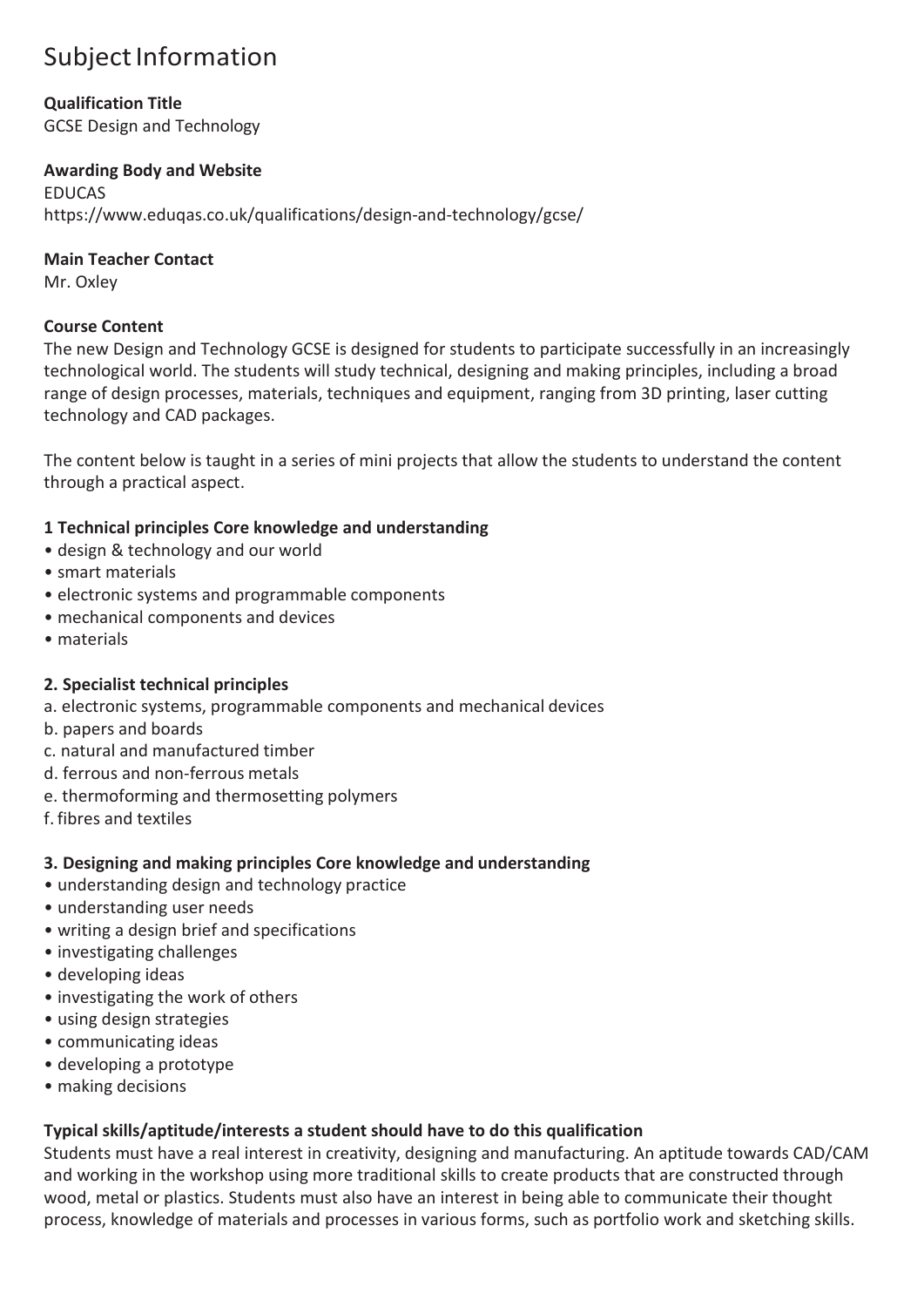#### **Assessment The course is assessed in two main units:**

Non-Exam Assessment (Coursework) 50% Examination Paper 50%

#### **What is involved in each unit? Non-Exam Assessment (Coursework)**

The non-examined unit is a design and make task that follows the design process. Students will undertake a single 'design and make' activity. This component will account for 50% of the student's overall mark and will consist of a digital portfolio and workbook that will consist of an investigation into a contextual challenge set by the examining board. Students will follow the design process, using new technologies, to design and manufacture a prototype using CAD/CAM and traditional methods.

#### **Examination Paper**

Understanding of theory is tested in one examination paper at the end of Year 11.

#### **Progression at Post 16**

Upon completion, students can progress to Technical Certificates and modern apprenticeships in various construction trades. Students can also access A Level Design and Technology courses such as Product Design.

#### **Possible Careers/Progression Routes after Post 16**

Apprenticeships in all trades, Modern Apprenticeships, Engineering (all fields), Product Design, Architecture and Industrial Design.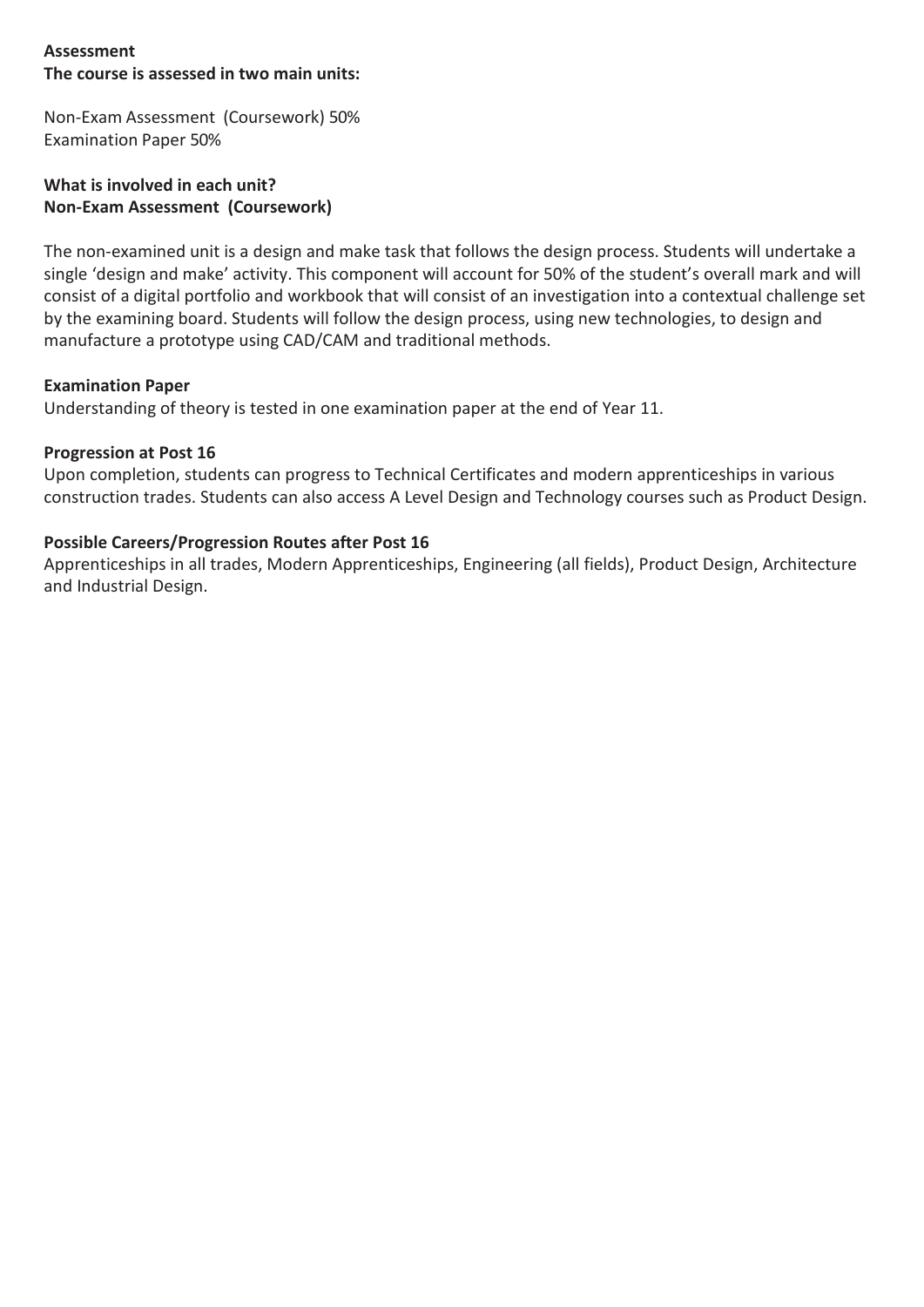#### **Qualification Title**

GCSE Drama

# **Awarding Body**

AQA

# **Main Teacher Contact**

Mrs. Grainger-Trott & Miss Hollow

#### **Course Content**

You will study a wide range of drama techniques in detail, including characteristics of performance texts and dramatic performances, the history of different styles and how drama is interpreted by an audience. The course will develop your skills in **3 areas: Understanding Drama, Devising Drama and Texts in Practice.**

#### **Understanding Drama 40%**

Develop knowledge and understanding of different roles within the theatre, styles and genres of Drama and explore ideas for how a set text may be interpreted – assessed in a written exam at the end of Year 11.

#### **Devising Drama 40%**

You will be a performer in this unit and will learn how to create and develop ideas in a theatrical performance. You will carry out research, develop practical ideas and then perform with others. You will then analyse and evaluate the success of this process in a logbook.

#### **Texts in Practice 30%**

You will give a scripted performance of two scenes from the same script. This can either be as part of a duologue, small group or as a monologue. Your teacher will guide you to a variety of suitable scripts to choose from – assessed by an external examiner in Year 11.

# **Typical skills/aptitude/interests a student should have to do this qualification**

Am I suited to Drama?

- You will need to be willing to perform in front of others
- You will need to be open minded to listen to and learn about drama of different styles
- You will need to learn different terminology and keywords and apply this to each unit
- You will need to be able to analyse your own performing work

# **Why should I take GCSE Drama?**

- You enjoy watching and performing drama
- You like creating your own drama performances
- You want to improve your drama performing or creating skills
- You want to learn about the history and meaning behind certain styles of theatre
- You would like to study drama beyond school

# **Skills you will develop doing GCSE Drama**

- Teamwork and leadership skills
- Become a goodcommunicator
- Perseverance and resilience
- Learn about different styles, cultures and history
- Expression and self esteem
- Enhanced coordination
- Improved reading and comprehension
- Responsibility and purpose
- Increased memory capacity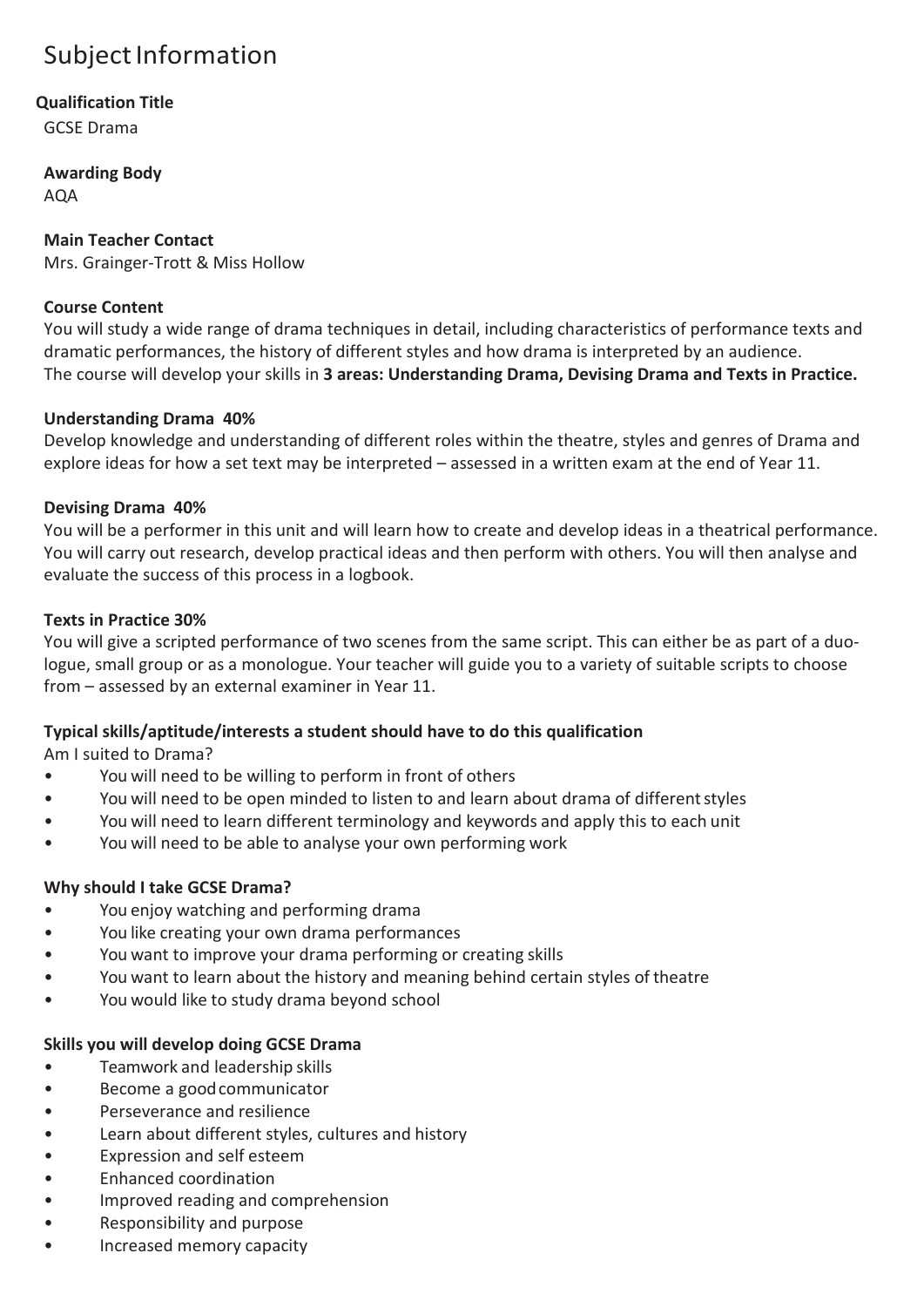# **Qualification Title**

Geography

#### **Awarding Body and Website**

AQA <http://www.aqa.org.uk/subjects/geography/gcse/geography-8035>

**Main Teacher Contact** Miss Dutton

# **Course Content**

The Geography GCSE course examines aspects of both the human and physical environment.

# **Living with the Physical Environment:**

Natural Hazards, The Living World and Physical Landscapes in the UK.

#### **Challenges in the Human Environment:**

Urban Issues and Challenges, The Changing Economic World and The Challenge of Resource Management. **Geographical Applications:**

Students will have to interpret and respond to a seen resource in the exam. This is a synoptic element and draws from knowledge across the human and physical modules. There is also a fieldwork element, excursions within Bristol will extend students geographical skills and understanding which they will have to answer questions on in an exam.

# **Typical skills/aptitude/interests a student should have to do this qualification**

Geography is well respected as a practical and creative problem-solving subject. An interest in global issues, travel and current affairs will be useful and will help students to create informed opinions. If you wonder why there are rich and poor countries, how cities grow, how we can prevent flooding and how we can give our world a sustainable and safe future for all people and species, then Geography is for you. Students will travel the world from the classroom, exploring case studies in the United Kingdom (UK), newly emerging economies (NEEs) and lower income countries (LICs). Topics of study include climate change, poverty, deprivation, global shifts in economic power and the challenge of sustainable resource use. Students are also encouraged to understand their own role in society, by considering different viewpoints, values and attitudes. Students who have good spatial awareness and proficient literacy and numeracy will do well in the subject.

# **Assessment**

There are three written examinations at the end of the course. Two of the examinations assess the student's knowledge of the physical and human environment as well as geographical skills. The third paper assesses the student's ability to apply geographical skills through issue evaluation and fieldwork.

# **Progression at Post 16**

Students can opt to continue A Level Geography in the Sixth Form. Some students also wish to study A Level Travel and Tourism. Geography is a popular subject and complements both practical subjects and the sciences. It bridges the gap between Sciences and the Arts and is a real gateway subject.

# **Possible Careers/Progression Routes after Post 16**

Geography constantly tops polls of desired option subjects by universities and most sectors of industry. It is on the Russell Group's list of facilitating subjects for university entry and is well respected in industry as a practical and creative problem-solving subject. Careers that appeal to geographers include hazard and environmental management, architects, conservation, earth sciences, engineering, teaching, town planners and surveyors. Many accountants and management trainee schemes also recruit heavily from geography graduates. Indeed, surveys published indicate that Geographers have the second highest post-graduation employment rate of all subjects studied at university.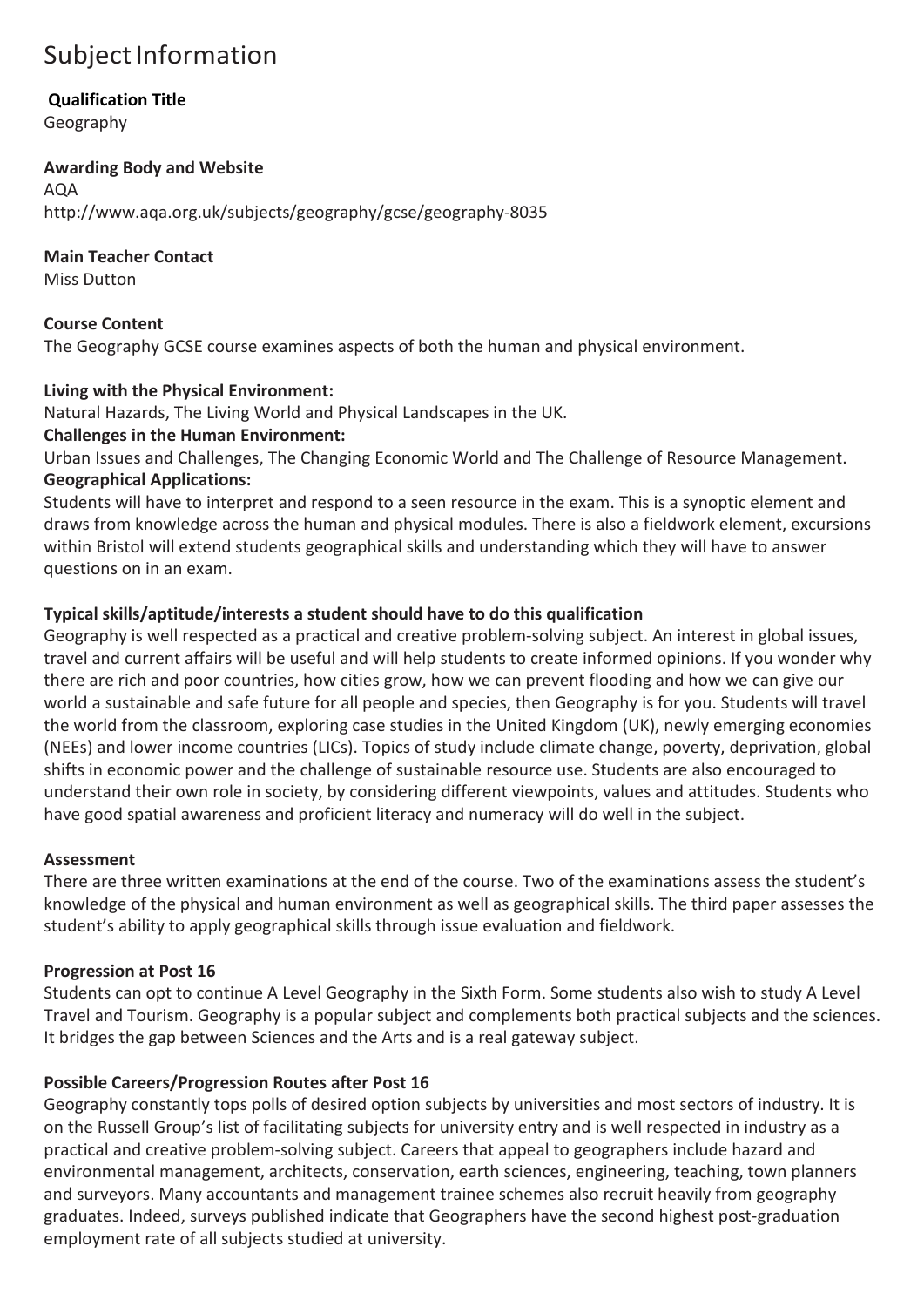### **Qualification Title**

BTEC Tech Award in Health and Social Care Level 1/Level 2

#### **Awarding Body**

Pearson

**Main Teacher Contact** Mrs. Church

# **Course Content**

There are 3 components to the qualification:

#### **1. Human Lifespan Development**

Learners will investigate how, in real situations, human development is affected by different factors and that people deal differently with life events.

#### **2. Health and Social Care Services and Values**

Learners study and explore practically, health and social care services and how they meet the needs of real service users. They also develop skills in applying care values.

#### **3. Health and Wellbeing**

Learners will study the factors that affect health and wellbeing; learning about physiological and lifestyle indicators, and how to design a health and wellbeing improvement plan.

#### **Typical skills/aptitude/interests a student should have to do this qualification**

Students should have an interest in the Health and Social Care industry and often chose this option when they are interested in future careers in childcare, nursing and social work.

The majority of the course is coursework based and students will be required to be at a computer for many lessons completing this work to a set timeframe. Students should be prepared to complete extended writing tasks.

#### **Assessment**

Units 1&2 are internally assessed through coursework. Unit 3 is an external exam on Health and Wellbeing.

#### **Progression at Post 16**

At Post 16 we offer Level 3 Health and Social Care for students to continue studying in this area if they wish to further their knowledge and potentially apply for university courses in this field.

#### **Possible Careers/Progression Routes after Post 16**

Previous Health and Social Care students have demonstrated an interest in completing degrees in Nursing, Physiotherapy, Social Work and Childcare.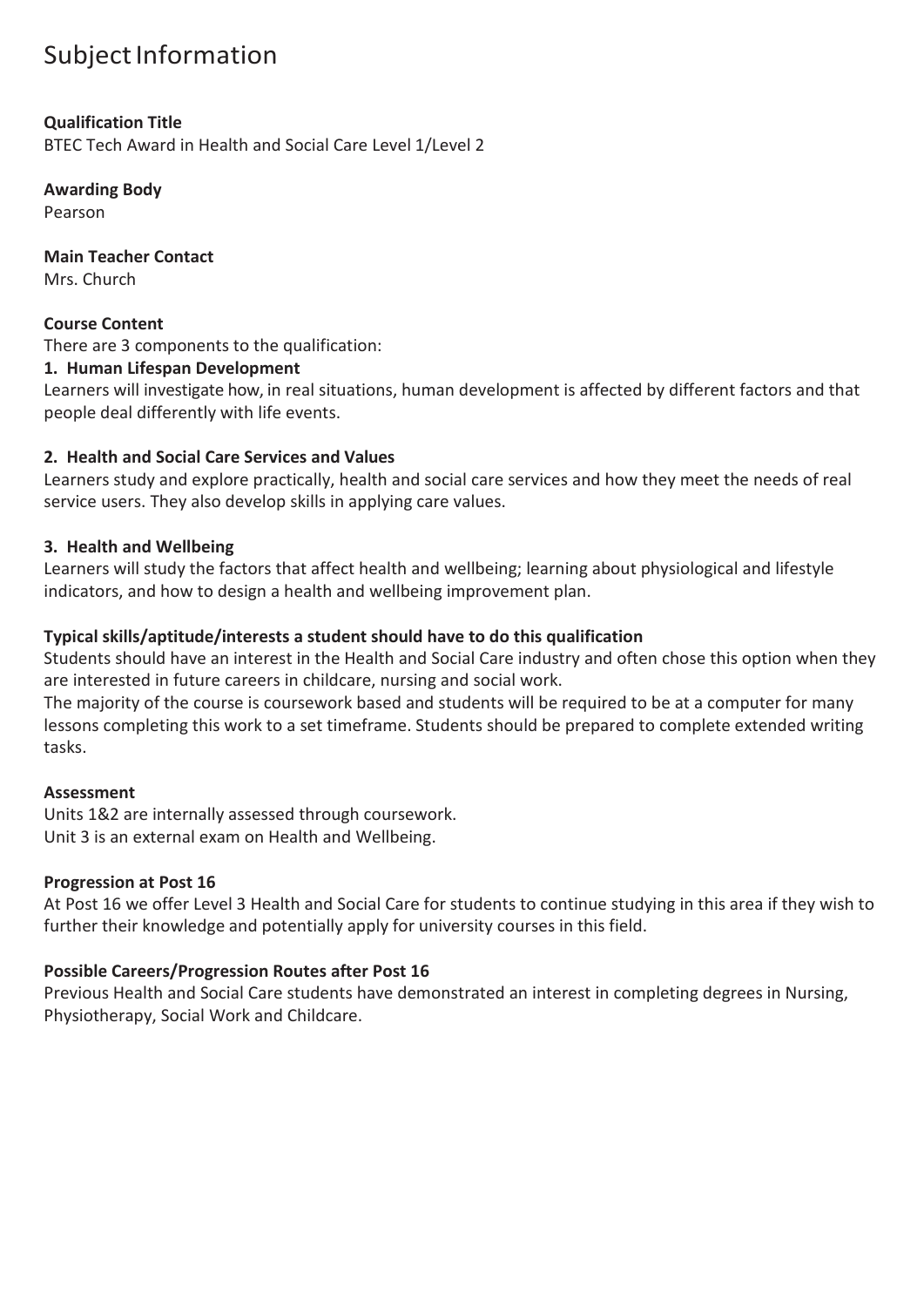# **Qualification Title**

GCSE History

#### **Awarding Body and Website**

Edexcel https://qualifications.pearson.com/en/subjects/history.html

# **Main Teacher Contact**

Ms. Knight and Mr. Coe

# **Course Content**

Crime and Punishment through Time, c.1000-present day Early Elizabethan England, 1558-1588 Superpower relations and the Cold War, 1941-91 USA, 1954-75: conflict at home and abroad

# **Typical skills/aptitude/interests a student should have to do this qualification**

Pupils have to have a keen interest in reading and writing in order to study this subject. This is very important as the subject demands these in heavy quantities and has 3 exams. The largest essay question is worth 20 marks so pupils must be adept at producing detailed and lengthy answers in a certain amount of time. They also need to have a keen interest in studying the past and linking it to how it has shaped the world we live in today.

# **Assessment**

### **3 exams:**

Paper 1: Crime and Punishment (1hr 15) Paper 2: Early Elizabethan England and Superpower Relations and the Cold War (1hr 45 mins) Paper 3: USA, 1954-75: conflict at home and abroad (1hr 20 mins)

# **Progression at Post 16**

Literacy based subjects such as English and other Humanities qualifications. History GCSE also provides a good grounding for studying subjects like Criminology, Sociology, Politics and Philosophy.

# **Possible Careers/Progression Routes after Post 16**

Archaeology Education Law Finance Politics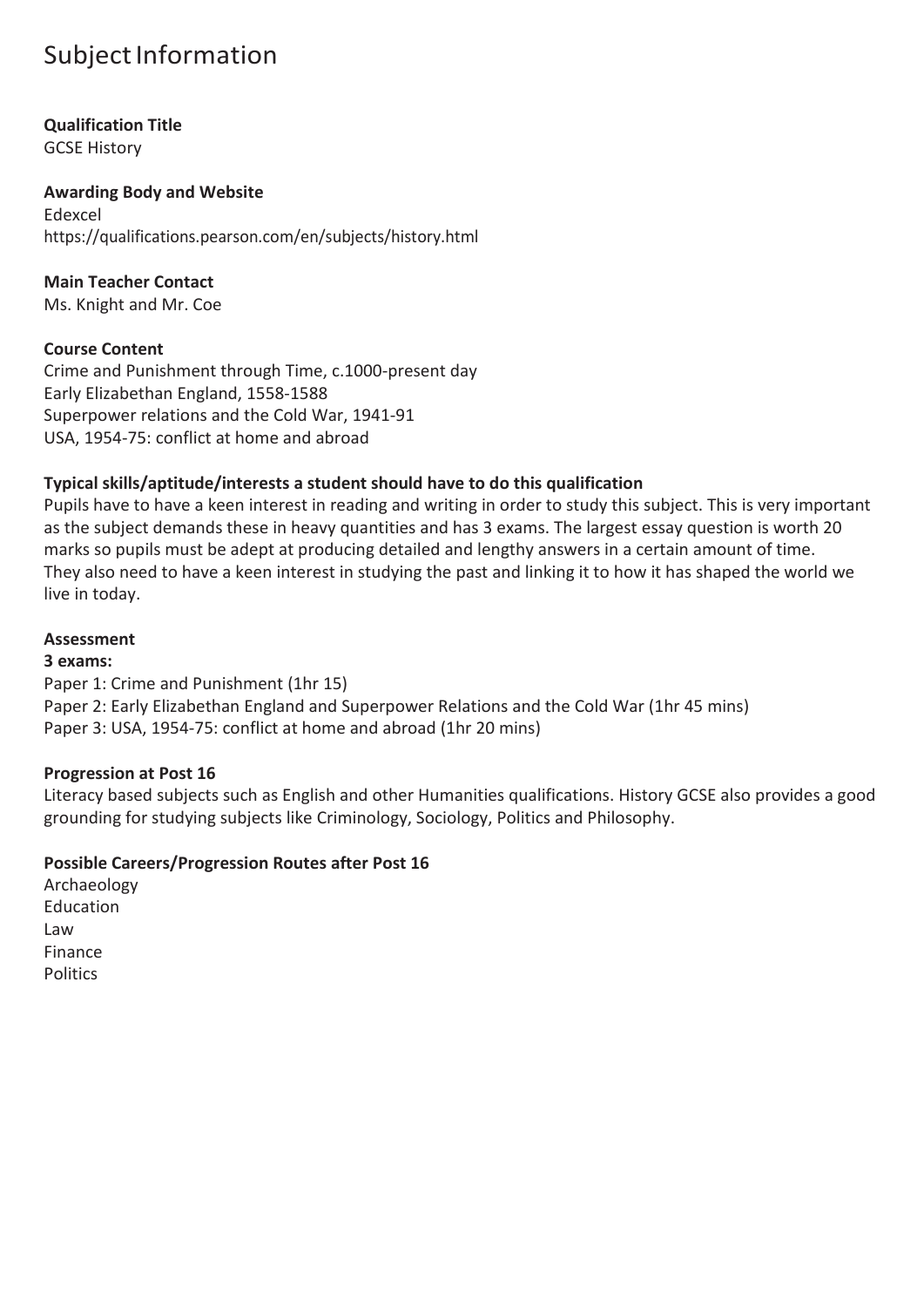# **Qualification Title**

Level 1/2 Vocational Award in Hospitality and Catering

#### **Awarding Body and Website**

EDUQAS htt[ps://www.eduqas.co.uk/qualifications/hospitality-and-catering/](http://www.eduqas.co.uk/qualifications/hospitality-and-catering/)

#### **Main Teacher Contact**

Ms. Shipp

# **Course Content**

The hospitality and catering sector include all businesses that provide food, beverages, and/or accommodation services. This includes restaurants, hotels, pubs and bars. It also includes airlines, tourist attractions, hospitals and sports venues; businesses where hospitality and catering is not their primary service but is increasingly important to their success. According to the British Hospitality Association, hospitality and catering is Britain's fourth largest industry and accounts for around 10% of the total workforce. Since 2010, over 25% of all new jobs have been within the hospitality and catering sector with the majority of new roles falling within the 18-24 age group.

Each of the units of the WJEC Level 1/2 Vocational Award in Hospitality and Catering has been designed so that knowledge, skills and understanding are developed through tasks that have many of the characteristics of real work in the sector. Each unit has what is referred to as an applied purpose, which acts as a focus for the learning in the unit. They have been devised around the concept of a 'plan, do, review' approach so that learners take part in practical activities in different contexts in order to learn the related theories. This approach mirrors many work-related activities in the hospitality and catering sector and also provides for learning in a range of contexts. As such, the qualification provides learners with a broad appreciation of work in the hospitality and catering sector and wider opportunities for progression into further education, employment or training. This approach also enables learners to learn in such a way that they develop:

- Skills required for independent learning and development
- A range of generic and transferable skills
- The ability to solve problems
- The skills of project-based research, development and presentation
- The fundamental ability to work alongside other professionals, in a professionalenvironment

The Level 1/2 Vocational Award in Hospitality and Catering is most suitable as a foundation for further study, providing learners with a core depth of knowledge and a range of specialist and general skills that will support their progression to further learning and employment.

- Knowledge and understanding of the hospitality and catering industry
- Develops ability to plan, prepare and cook dishes
- Develops practical skills for the catering industry

This qualification is on the DfE 2024 Performance Tables and contributes to the Progress 8 measure as one of the 'other' qualifications.

By studying Level 1/2 Hospitality and Catering, you will be able to demonstrate effective and safe cooking skills by planning, preparing and cooking a variety of food commodities whilst using different cooking techniques and equipment. You will develop knowledge and understanding of the functional properties of food as well as a sound knowledge of the nutritional content of food and drinks. You will understand the relationship between diet, nutrition and health, including the physiological and psychological effects of poor diet and health. The course also offers an understanding of the economic, environmental, ethical and socio-cultural influences on food availability, production processes, diet and health choices.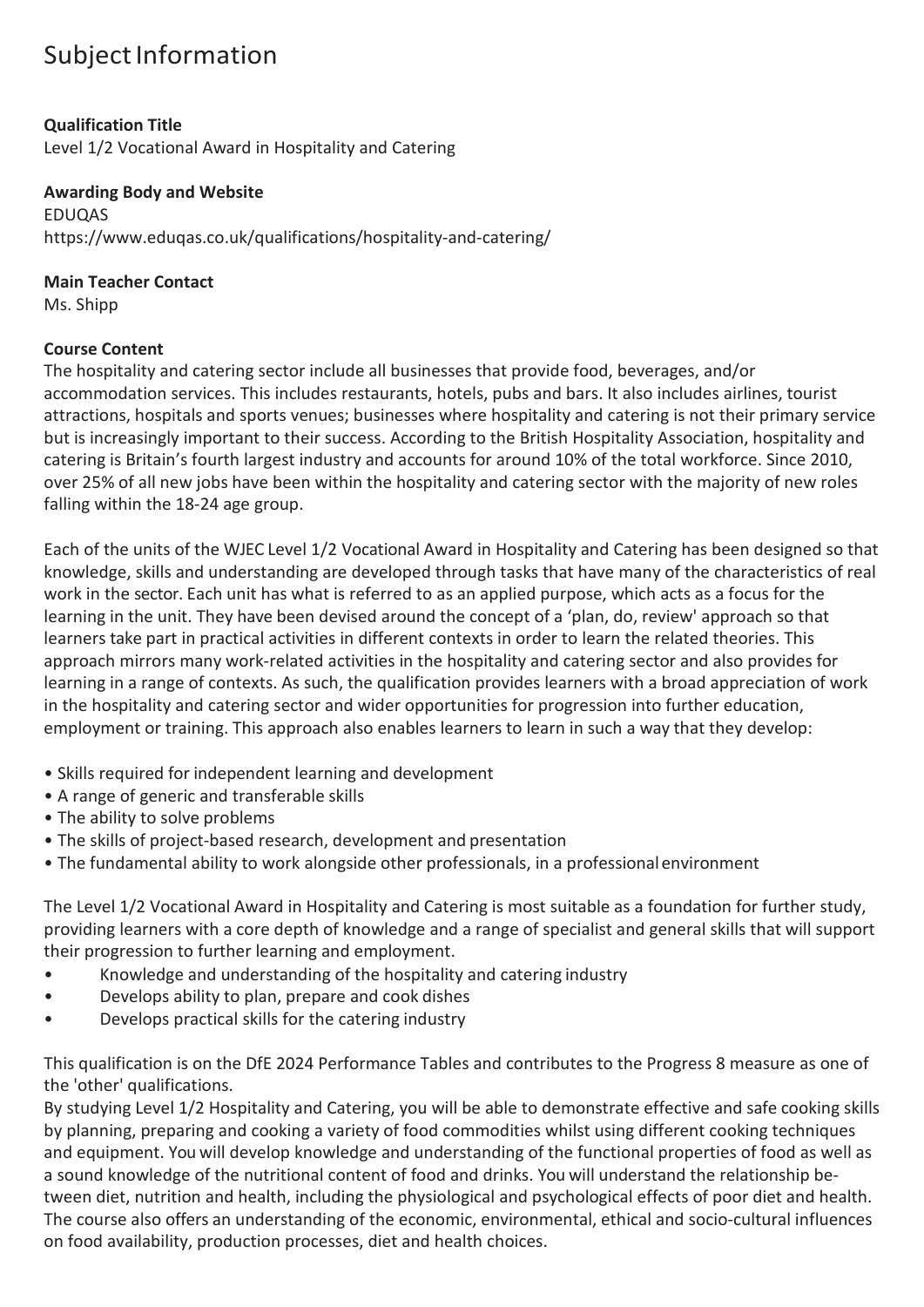WJEC Level 1/2 Vocational Awards enable learners to gain knowledge, understanding and skills relating to a specific vocational sector. In addition to development sector specific knowledge and understanding, these qualifications also support learners to develop the essential employability skills that are valued by employers, further and higher education. WJEC Level 1/2 Vocational Awards:

- are designed primarily for 14-16-year-old learners in a school environment
- include an element of external assessment through either a written exam or controlled assignment
- are graded L1 Pass, L2 Pass, L2 Merit, L2 Distinction, L2 Distinction\*

Where the WJEC Level 1/2 Award in Hospitality and Catering is achieved together with other relevant Level 1/2 qualifications, such as GCSEs in English and Maths and Science, learners may be able to access Level 3 qualifications relevant to the hospitality and catering sector, such as:

- •WJEC Level 3 Food, Science and Nutrition (certificate and diploma)
- Level 3 NVQ Diploma in Advanced Professional Cookery
- Level 3 Advanced Diploma in Food Preparation and Cookery Supervision

#### **Level 1/2 Hospitality and Catering Specification A**

Our new Level 1/2 Award in Hospitality and Catering has been developed for first teaching in September 2016. The WJEC Level 1/2 Award in Hospitality and Catering has been designed to support learners in schools and colleges who want to learn about this vocational sector and the potential it can offer them for their careers or further study. It is most suitable as a foundation for further study, providing learners with a core depth of knowledge and a range of specialist and general skills that will support their progression to further learning and employment. Learners completing the Level 1/2 Award in Hospitality and Catering may be interested in progressing to our Level 3 qualifications in Food Science and Nutrition.

#### **Typical skills/aptitude/interests a student should have to do this qualification**

Students who are interested in pursuing a GCSE in Food, Preparation and Nutrition must be able to demonstrate the following:

You must be organised and thorough with regard to preparing ingredients and equipment and commit to completing homework on a weekly basis. You should be confident with developing your own knowledge, be able to research and work independently and demonstrate that you can 'dig deeper' beyond the lesson content. You should be interested in finding out about nutritional content of a wide range of foods such as meat, fish, poultry and vegetarian products and how different cooking methods can impact on nutritional content. You should have a scientific aptitude and want to investigate how the chemical structure of a wide range of commodities can be affected both positively and negatively through manipulation and chemical adaptation. You should apply your own knowledge and understanding of how a range of ingredients, equipment and processes can be used to create a wide range of foods to suit a wide range of clients e.g. young children, people with food allergies, the elderly and people with specific dietary requirements such as gluten intolerance or diabetes. Students will also be expected to demonstrate a wide range of culinary skills and scientific understanding and will be assessed on this as part of their GCSE.

#### **Assessment**

The WJEC Level 1/2 Vocational Award in Hospitality and Catering is made up of two mandatory units: Unit 1 The Hospitality and Catering Industry Unit 2 Hospitality and Catering in Action Learners must complete both units and achieve a minimum of a level 1 pass in unit 1. Learners who do not achieve the minimum points required for a Level 1 Pass will have their achievement recorded as Unclassified.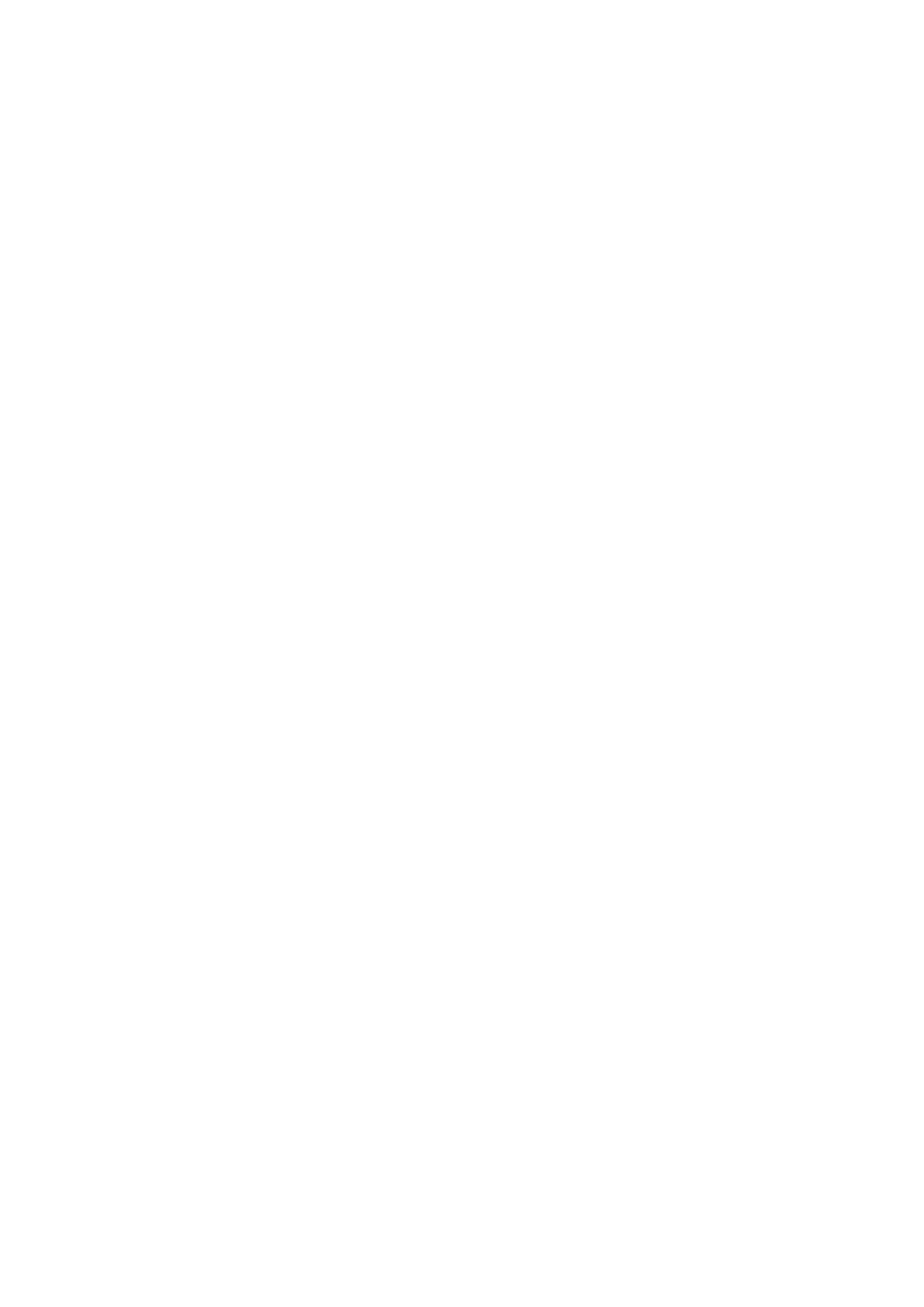### **Qualification Title**

Music

#### **Awarding Body and Website**

AQA <http://www.aqa.org.uk/subjects/music/gcse>

#### **Main Teacher Contact**

Ms. Grierson

#### **Course Content**

You will study a wide range of music in detail, including western classical music, pop, rock, Musical theatre and film pieces. The course will develop your skills in 3 areas Understanding music, Composing Music and Performing Music.

#### **Understanding Music 40%**

Listen to and learn about music of different styles and study 2 pieces of music in detail.

#### **Composing Music 30%**

Free composition – create a piece of your own choice (e.g. song, instrumental piece). Composition to a Brief – create a piece using a 'starting point' such as a film clip or a story.

#### **Performing Music 30%**

- 1 Solo performance on instrument or voice
- 1 Group performance on instrument or voice.

#### **Typical skills/aptitude/interests a student should have to do this qualification Am I suited to Music?**

- You will need to be able to play an instrument or sing and be willing to develop your skills and perform with others
- You will need to be open minded to listen to and learn about music of different styles
- You do not need to be able to read music, but it will help if you can

# **Why should I take GCSE Music?**

- You enjoy listening to and performing music
- You like creating your own music
- You want to improve your musical skills
- You want to learn about the history of music
- You would like to study music beyond school

# **Skills you will develop doing GCSE Music:**

- Teamwork and leadership skills
- Become a goodcommunicator
- Perseverance and resilience
- Learn about different styles, cultures and history
- Expression and self esteem
- Enhanced coordination
- Better your mathematical ability
- Improved reading and comprehension
- Responsibility and purpose
- Increased memory capacity and relieve stress!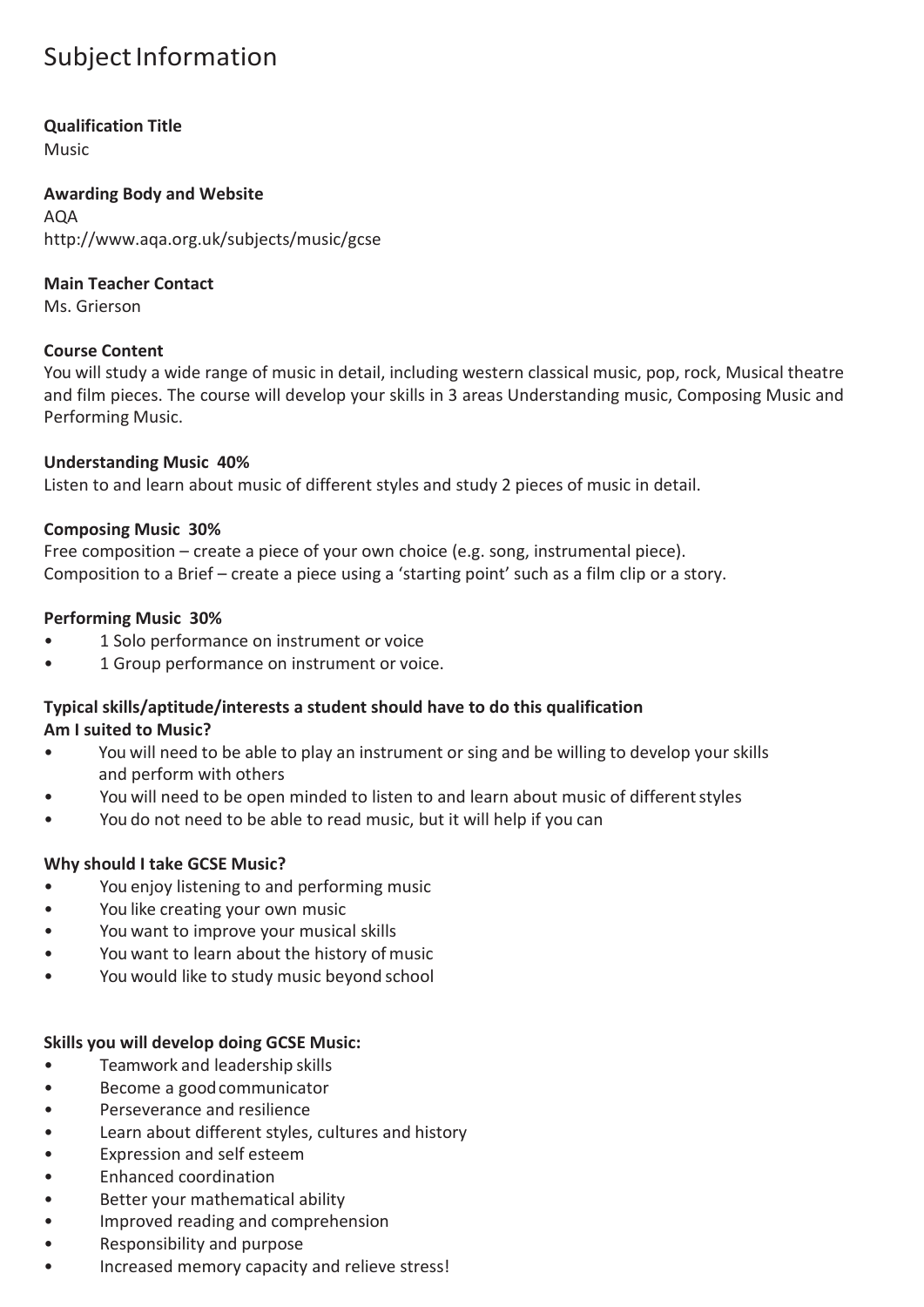### **Qualification Title**

GCSE Photography

#### **Awarding Body and Website**

AQA <http://www.aqa.org.uk/>

#### **Main Teacher Contact**

Ms. Nash

# **Course Content**

Students will explore areas of Photography such as shutter speed, portraiture, landscape, still life, photomontage and experimental imagery.

Students will learn studio lighting techniques, how to use digital SLR cameras and use manual settings to produce images.

They will learn how to experiment with manipulating their images in Adobe Photoshop. Students will learn how to analyse Photographers' and Artists' work using specialist vocabulary and will create independent work taking influence from them.

# **Typical skills/aptitude/interests a student should have to do this qualification**

- You should have an interest in the creative arts or the visual world.
- A curiosity or interest in exploring your own creative ideas visually.
- To have good observational skills, patience and a willingness to make mistakes andexperiment

#### **Assessment**

You will produce **Component 1**, a portfolio of work. This portfolio will be made up from different projects. One of these projects must be a sustained project evidencing the journey from initial engagement to the realisation of intentions.

The portfolio is worth 60% of the marks. Every lesson, from the very start of the course counts, as every piece of work you do forms your portfolio.

**Component 2** is an Externally set assignment which is an exam piece of coursework. You will select a single theme from a range set by the examining board. You will research, plan, explore and experiment with your chosen theme and produce a body of work of your own design. You will complete 10 hours under examination conditions. This controlled test counts as 40% of the total marks. Both components are marked out of 96 across 4 assessment objectives, each carrying a maximum of 24.

# **Progression at Post 16**

At A Level Photography you can build and develop further subject knowledge and learn more advanced techniques in camera settings and Photoshop skills. You will also experiment with different approaches such as using mixed media and take a more independent approach, developing your own ideas.

# **Possible Careers/Progression Routes after Post 16**

Degree courses that could lead from this course at GCSE and A Level may include Visual Arts, Photography, Photojournalism, Fashion Photography, Fine Art, Graphic Design and Media.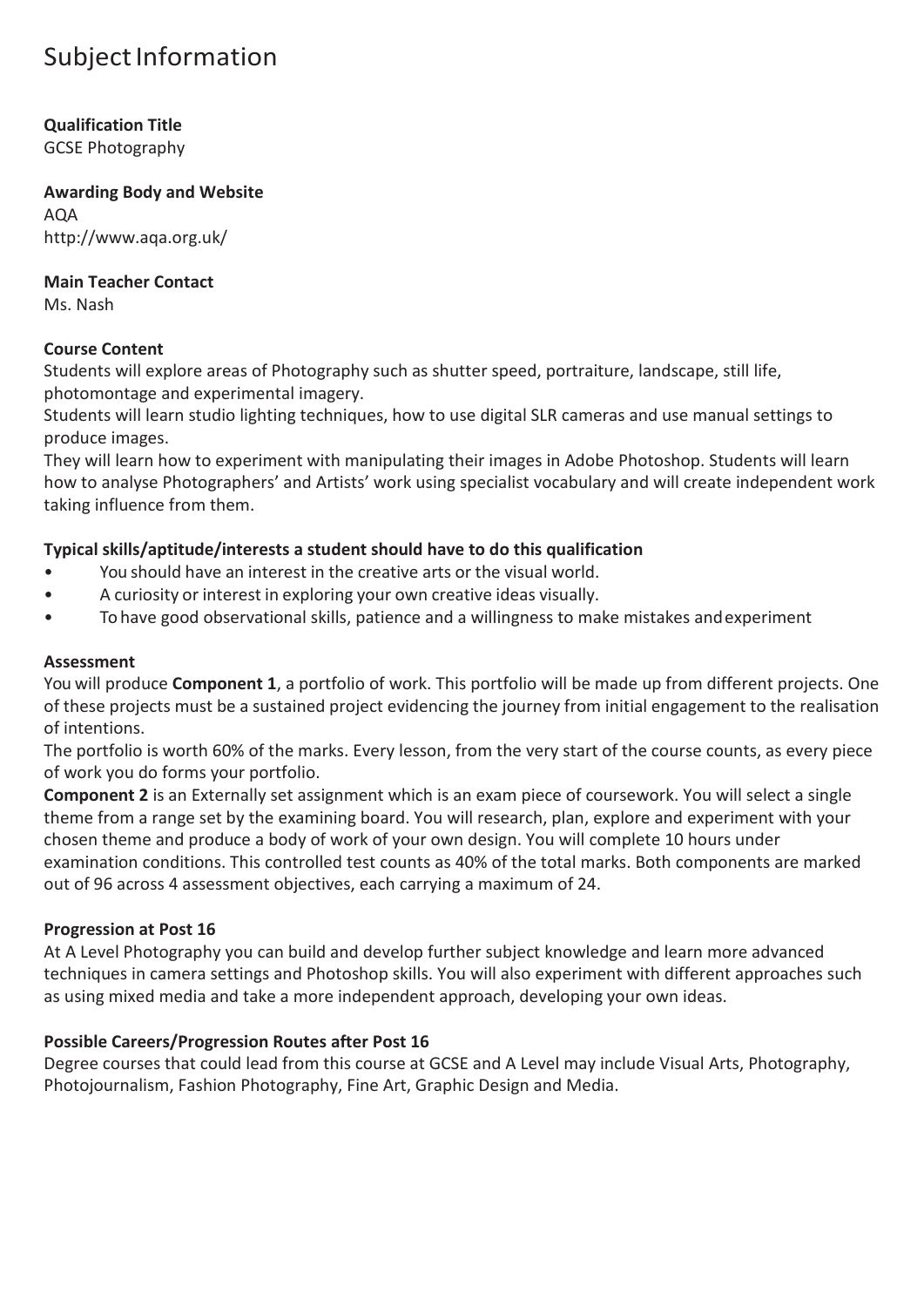# **Qualification Title**

GCSE Religion and Philosophy

#### **Awarding Body and Website** Eduqas

**Main Teacher Contact** Mr. Sillitoe

**Course Content**

# **Component 1 – Religious, Philosophical and Ethical Studies in the Modern World**

There are four themes in component 1 (Issues of relationships, issues of life and death, issues of good and evil, issues of human rights)

**Component 2 – Study of Christianity** Component content foci is on belief, teachings and practices

# **Component 3 - Study of a Islam**

Component content foci is on belief, teachings and practices

# **Assessment**

Students will sit **three** written examinations in total. All examination questions will be compulsory and will focus on **knowledge**, **understanding** and **evaluation**.

# **Paper 1: Topics that can be discussed**

- When does a human life begin?
- Is abortion every right?
- Are there positives to war?
- If God is all loving, why is there so much suffering in the word?
- Why are some people prejudiced?
- Does prison really help offenders?
- Is the death penalty a good thing? Would you bring back the death penalty to the UK?

# **Paper 2 & 3: The study of religions: beliefs, teachings and practices**

Christianity

• Beliefs held by Christians and the different ways these beliefs can reflect in Christian Practices Islam

• Beliefs held by Muslims and the different ways these beliefs can reflect in Islamic Practices

# **Progression at Post 16**

A successful GCSE Religion and Philosophy student can look to several A Level courses in addition to Religious Studies which include:

- Philosophy
- **Sociology**
- **Psychology**
- Law.

Religion and Philosophy is useful for any A Level that requires high literacy skills, structured thought, debate, evaluation and analysis.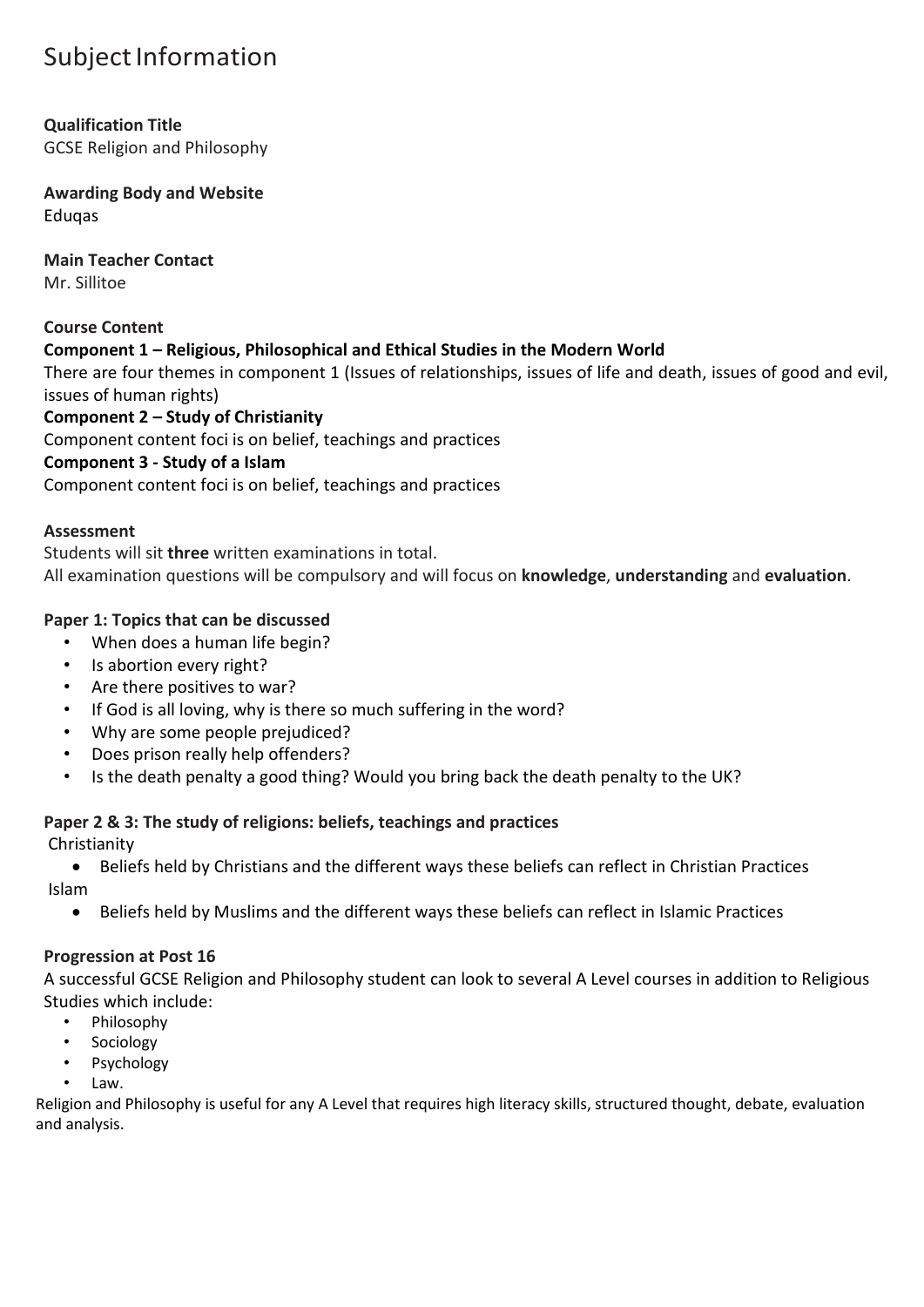#### **Qualification Title**

Separate Science - 3 GCSEs Biology, Physics, Chemistry

#### **Awarding Body and Website**

Edexcel

# **Main Teacher Contact**

Mr. Park

#### **Course Content**

#### **Biology**

- Topic 1 Key concepts in biology
- Topic 2 Cells and control
- Topic 3 Genetics
- Topic 4 Natural selection and genetic modification
- Topic 5 Health, disease and the development of medicines
- Topic 6 Plant structures and their functions
- Topic 7 Animal coordination, control and homeostasis
- Topic 8 Exchange and transport in animals
- Topic 9 Ecosystems and material cycles

# **Chemistry**

- Topic 1 Key concepts in chemistry
- Topic 2 States of matter and mixtures
- Topic 3 Chemical changes
- Topic 4 Extracting metals and equilibria
- Topic 5 Separate chemistry 1
- Topic 6 Groups in the periodic table
- Topic 7 Rates of reaction and energy changes
- Topic 8 Fuels and Earth science
- Topic 9 Separate chemistry 2

# **Physics**

- Topic 1 Key concepts of physics
- Topic 2 Motion and forces
- Topic 3 Conservation of energy
- Topic 4 Waves
- Topic 5 Light and the electromagnetic spectrum
- Topic 6 Radioactivity
- Topic 7 Astronomy
- Topic 8 Energy Forces doing work
- Topic 9 Forces and their effects
- Topic 10 Electricity and circuits
- Topic 11 Static electricity
- Topic 12 Magnetism and the motor effect
- Topic 13 Electromagnetic induction
- Topic 14 Particle model
- Topic 15 Forces and matter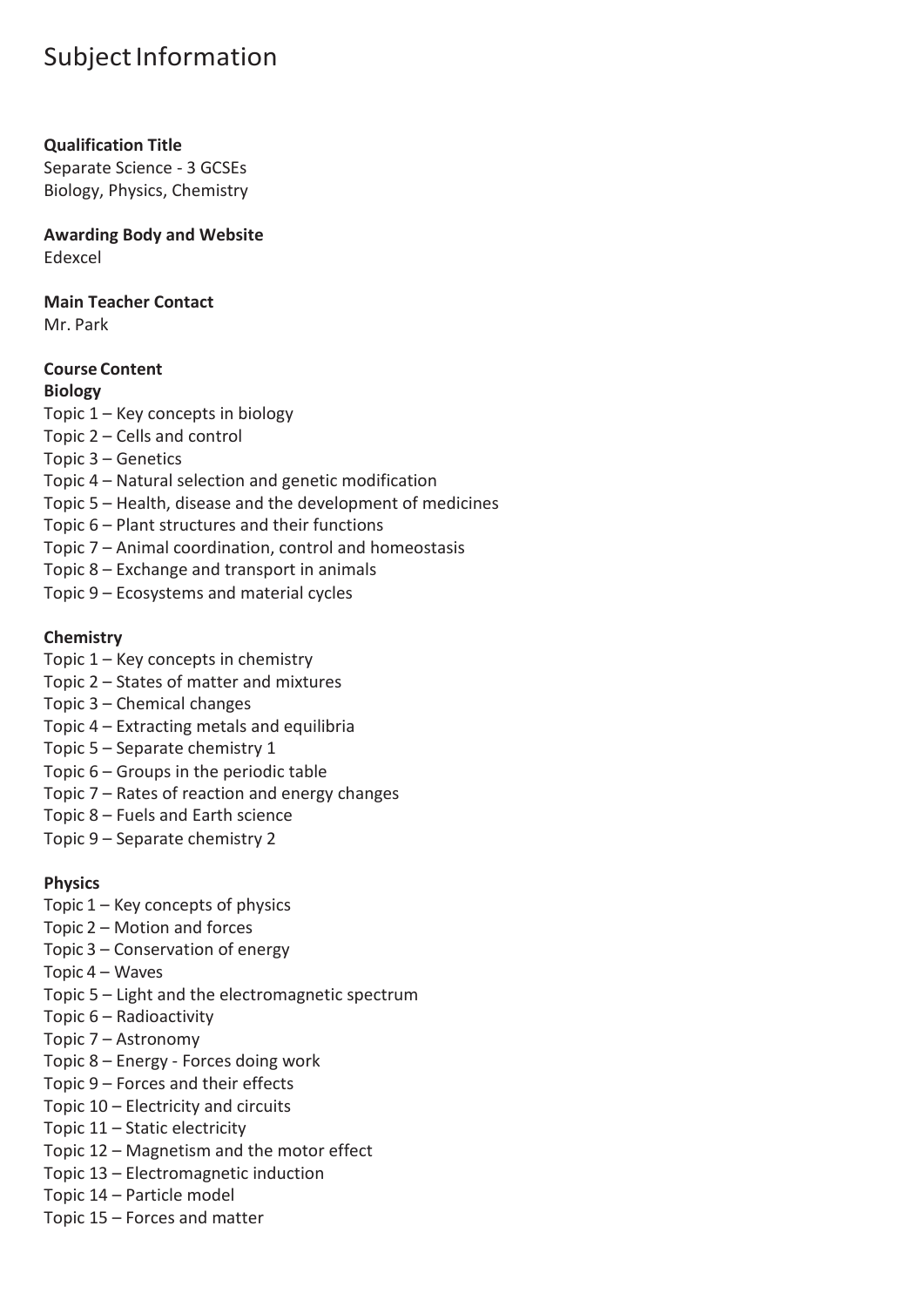#### **Typical skills/aptitude/interests a student should have to do this qualification**

Students who are successful in this suite of qualifications have: an interest in the sciences, an analytical mind, a inquisitive nature, good mathematical skills, good literacy skills and a desire to understand how the world around them works.

#### **Assessment**

Each separate Science subject will have two exams of 1hr 45mins with up to 100 marks awarded per paper.

#### **Progression at Post 16**

This suite of courses will allow students to study all science qualifications at A level, some of which include: Biology, Chemistry, Physics, Psychology and Applied Science.

# **Possible Careers/Progression Routes after Post 16**

A Level statistics, psychology, geography, biology, economics and business studies. Then all the careers associated with these fields from science research to social sciences and humanities. Aquaculture Manager, Aquarist, Cartographer or Photogrammetrist [in demand!], Climate Change Analyst [in demand!], Diver [in Demand!], Emergency Management Specialist, Environmental Compliance Inspector, Environmental Scientist, Geographer, Geoscientist, Hydrologist, Industrial Health & Safety Engineer, Meteorologist, Park Ranger, Soil and Water Conservationist, Soil Scientist, Surveyor, Water & Liquid Waste Treatment Plant & System Operator, Astronomer, Audio and Video Equipment Technician, Aviation Inspector, Chemical Technician, Chemist, Chemistry Teacher [in demand!], Electrician [in demand!], Film & Video Editor [in demand!], Food Science Technician, Food Scientist or Technologist, Forensic Science Technician [in demand!], Nuclear Monitoring Technician, Nuclear Power Reactor Operator, Occupational Health & Safety Specialist, Physicist, Physics Teacher [in demand!], Pilot, Power Distributor & Dispatcher, Power Plant Operator, Precision Instrument & Equipment Repairer, Ship & Boat Captain, Sound Engineering Technician, Analytical chemist, Animal technician, Biomedical engineer, Biomedical scientist, Clinical psychologist, Clinical research associate, Clothing/textile technologist Colour technologist, Community pharmacist, Environmental health practitioner, Food technologist, Forensic scientist, Healthcare scientist, audiology, Healthcare scientist, clinical biochemistry, Healthcare scientist, clinical embryology, Healthcare scientist, genomics, Healthcare scientist, histocompatibility and immunogenetics, Healthcare scientist, immunology, Hospital pharmacist, Metallurgist, Meteorologist, Microbiologist, Nanotechnologist, Oceanographer, Pharmacologist, Plant breeder/geneticist, Product/process development scientist, Research scientist (life sciences) Research scientist (maths), Research scientist (medical), Research scientist (physical sciences), Science writer, Scientific laboratory technician, Teaching laboratory technician, Toxicologist.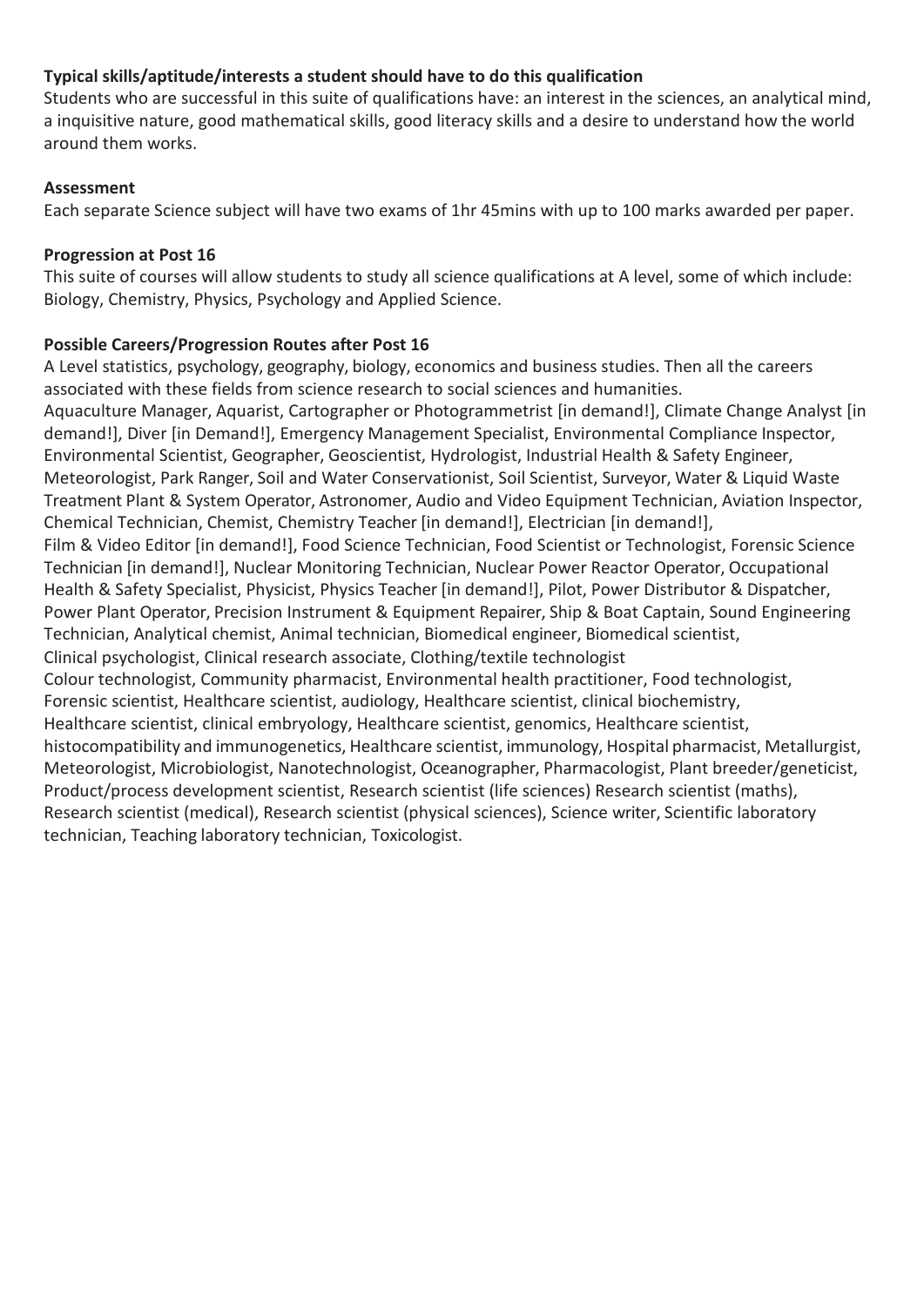**Qualification Title**

GCSE Spanish

**Awarding Body** AQA

**Main Teacher Contact** Ms. Searle

# **Course Content**

The course develops the four skill areas of speaking, reading, listening and writing using a wide variety of materials and teaching techniques to interest the students.

#### **The themes covered include:**

Identity and Culture - Family and Friends, new technology, free time activities, customs and festivals. Local, national, international and global areas of interest - home, town neighbourhood and region, charity and voluntary work, environment, poverty and homelessness, holidays and travel. Current and future study and employment - school life, work, university. There is also an element of translating from SPANISH into English and vice versa.

# **Typical skills/aptitude/interests a student should have to do this qualification**

If you are interested in foreign languages and like the chance to communicate with people from different countries and with different cultural backgrounds, then a GCSE can be the chance to achieve an extraordinary life skill.

#### **Assessment**

All four skill areas (reading/writing/listening/speaking) are examined. This is a linear two-year GCSE course.

All examinations will take place at the end of the 2 years of study and there is no coursework element. The oral examination is conducted by the class teacher. There is a tiering system and students will either be entered for the Foundation or Higher tier in all 4 skill areas. It is not possible to mix the tiers.

# **Progression at Post 16**

The study of GCSE Spanish could lead to A Level Spanish.

#### **Possible Careers/Progression Routes after Post 16**

Studying a modern language at GCSE is a life-long skill for education, employment or even travel purposes. GCSE Spanish places the emphasis on communication through both written and oral exchanges.

Looking beyond GCSE study, it is important to note that many UK universities are now starting to ask for a modern foreign language at GCSE or above as part of their entrance requirements, even if the student is not planning to study a language. They feel that proof of studying a language shows great aptitude and flexibility. Also, many employers look favourably upon a candidate offering a foreign language, particularly in the light of globalization.

Studying Spanish could open doors in the following fields: travel and tourism, international business, law or journalism.

A GCSE /A Level in Spanish will give you opportunities to communicate with other people in other countries on the telephone at work. This can lead to higher salaries and opportunities to travel.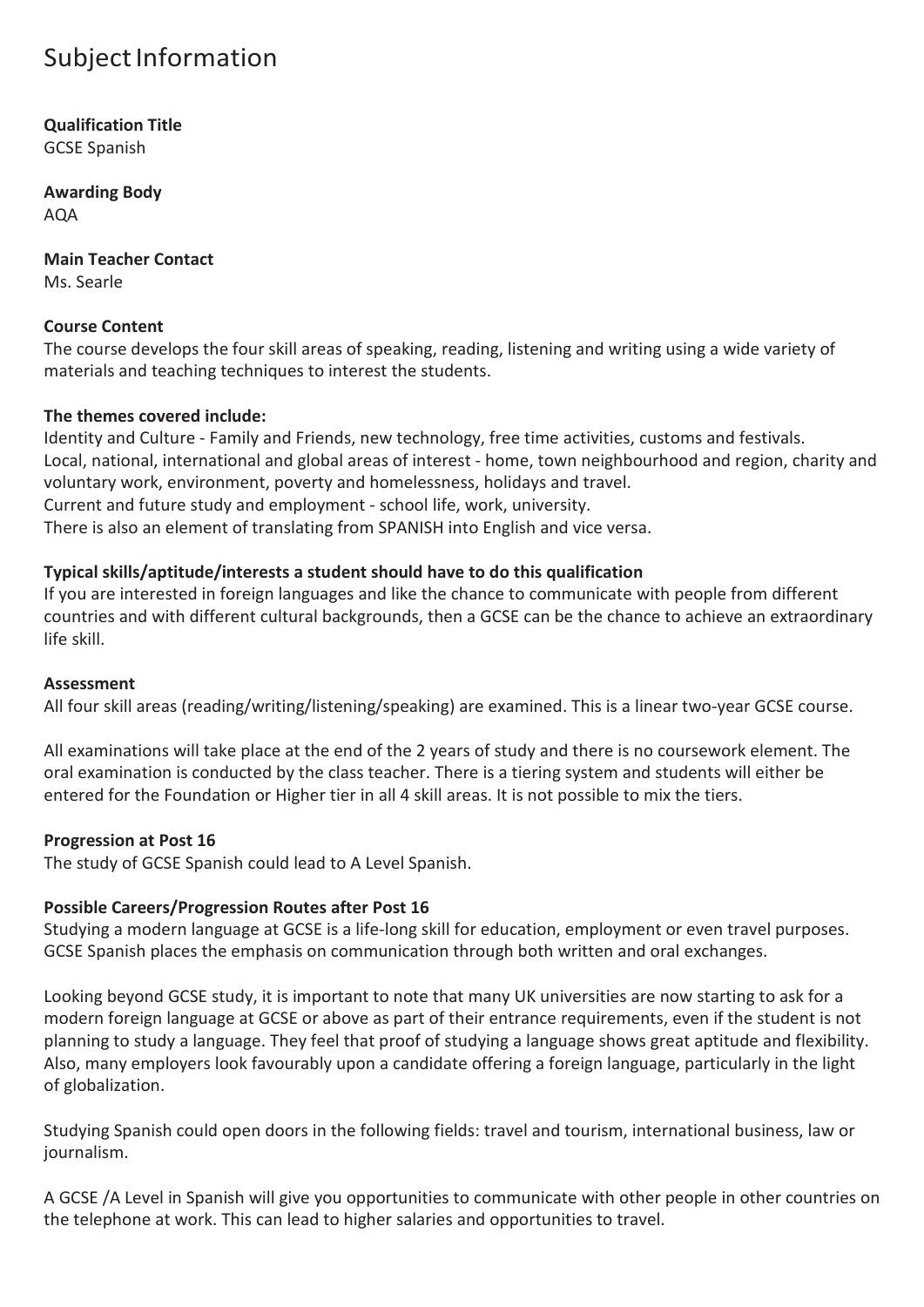# **Qualification Title**

Sports Science

# **Awarding Body**

Cambridge Nationals Level 2

# **Main Teacher Contact**

Mr. Thomas

# **Course Content**

#### **Unit 1: Reducing the risk of injuries:**

How we can avoid injuries, how we exercise safely. Understand what the common injuries in sport are and how to recognise symptoms.

# **Unit 2: Applying principles of training:**

Develop understanding of principles of training allowing participants to reach peak physical fitness. Design a training programme, complete your training programme and see if it improves your fitness level.

# **Unit 3: The body's response to physical activity:**

See how the body changes to physical activity. Develop understanding of how the heart, lungs, muscles and bones change as a result of physical exercise. What are the changes that happen immediately (as we do exercise) and changes that happen over time (if we train for a while)?

#### **Unit 4: Diet and nutrition**

Developing an understanding of what a healthy balanced diet is. Students will consider the effects of how diet can affect performance in sports and sports performers. Students will also keep a food diary, evaluate and analyse it to understand what could change in order to improve performance.

# **Typical skills/aptitude/interests a student should have to do this qualification**

Students should have a keen interest in PE and the science and theory behind it. Students are expected to be playing sport outside of school regularly. Students will be doing practical work in lessons to aid learning, but the practical level is not graded. Focus is on learning about the body and the other theory aspects.

#### **Assessment**

Unit 1 is assessed through an external exam. Units 2,3 and 4 will be assessed through coursework assignments and essays.

#### **Progression at Post 16**

Any A Level or BTEC in sport, sports science coaching courses.

# **Possible Careers/Progression Routes after Post 16**

Coaching variety of sports, Fitness gym instructor, personal trainer, PE teaching, physiotherapy, rehabilitation from injuries.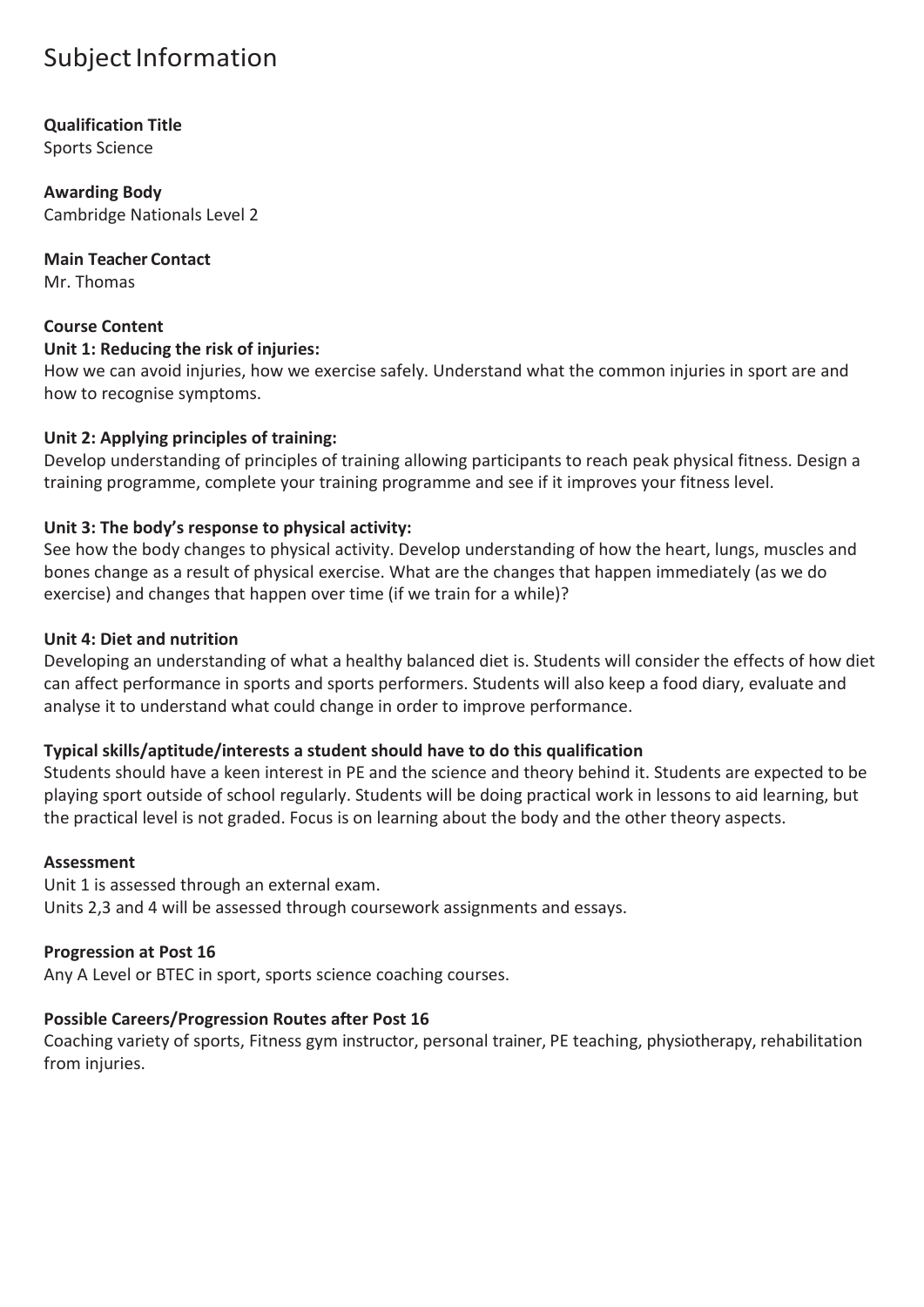#### **Qualification Title**

GCSE Statistics (Grades 9-1)

#### **Awarding Body and Website**

Edexcel https://qualifications.pearson.com/en/qualifications/edexcel-gcses/statistics-2017.html

#### **Main Teacher Contact**

Ms. Walton & Mr. Williams

#### **Course Content**

- The course covers the methods required to complete statistics enquiry cycles i.e. looking carefully into a problem and using statistics to see if you can draw hypotheses from thedata.
- Students will be taught how to collect and interpret data in a variety of ways and how to evaluate these methods.
- Students will be taught how to analyse the data using a variety of mathematical methods from diagrams to calculations. They will then use these to draw conclusions from thedata.
- The data students will look at will come from every area of life from weather, football statistics to political and social data.

#### **Typical skills/aptitude/interests a student should have to do this qualification**

Statistics is about making decisions when there is uncertainty. Perhaps one of the most versatile areas of maths, it gives the students the skills to collect analyse, interpret and present data. It complements subjects such as GCSE Biology, Psychology, Geography, Business and Economics.

#### **Assessment**

The course requires a mock exam in Year 10, followed by 2 mocks in Year 11. The final exams are taken in May/June of Year 11 and encompass two exam papers. Both papers are 1 hour and 45 minutes in length and they are both calculator papers.

#### **Progression at Post 16**

GCSE statistics complements and supports students looking to study maths, humanities and social sciences at GCSE. GCSE statistics also supports students looking for future careers, which range from finances to weather forecasting to biological sciences.

#### **Possible Careers/Progression Routes after Post 16**

A Level statistics, psychology, geography, biology, economics and business studies. Then all the careers associated with these fields from science research to social sciences and humanities.